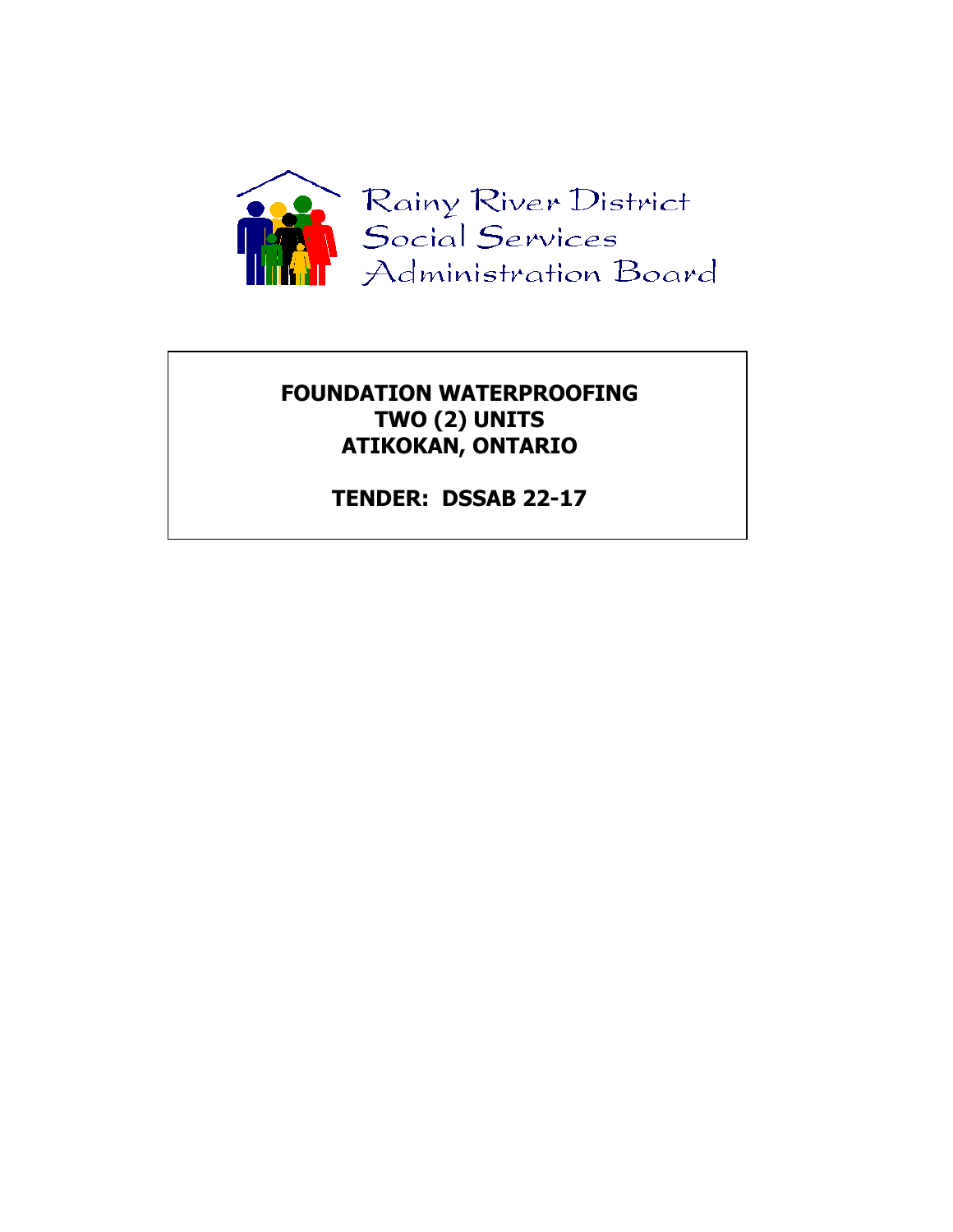# **TENDER NO: DSSAB 22-17**

# **FOUNDATION WATERPROOFING TWO (2) UNITS ATIKOKAN, ONTARIO**

# **TABLE OF CONTENTS # of Pages**

| Section 1  | <b>Request for Tender</b>                                                                |                          |
|------------|------------------------------------------------------------------------------------------|--------------------------|
| Section 2  | <b>Tender Information</b>                                                                | 5                        |
| Section 3  | <b>Contract Requirements</b>                                                             | 10                       |
| Schedule 1 | <b>Tender Forms</b><br><b>Bid Form</b><br><b>Tender Label</b><br><b>Tender Checklist</b> | 3<br>$\overline{2}$<br>1 |
| Schedule 2 | Agreement                                                                                | 4                        |
| Schedule 3 | Occupational Health & Safety Agreement                                                   | 2                        |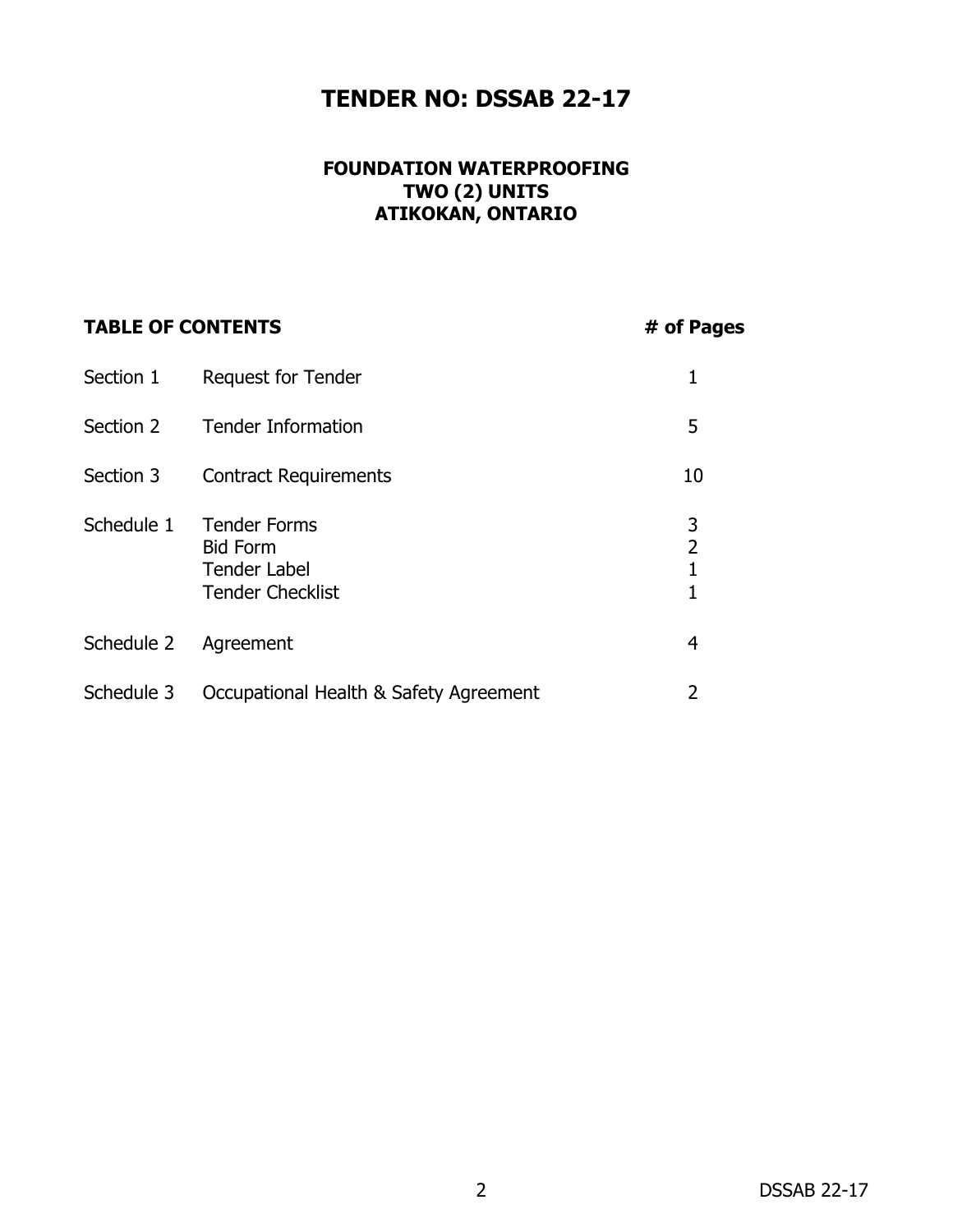# **SECTION 1 - REQUEST FOR TENDER**

# **FOUNDATION WATERPROOFING TWO (2) UNITS, ATIKOKAN**

Sealed Tenders clearly marked **DSSAB 22-17** will be received by the Supervisor of Infrastructure & Asset Management of the Rainy River District Social Services Administration Board (RRDSSAB) up to but not later than:

### **1:30 p.m. (local Fort Frances time) Tuesday, July 5, 2022**

Tenders will be opened publicly and read aloud in the Board Room of the RRDSSAB, 450 Scott Street, Fort Frances, Ontario.

The provided Tender Forms ("Tender Forms") are required to be submitted along with a certified cheque or bank draft in the amount of five percent (5%) of the total tender amount excluding HST attached to the outside of the sealed tender. Please submit completed Tender Forms to:

# **Rainy River District Social Services Administration Board Attention: Michelle Shute, Supervisor of Infrastructure & Asset Management 450 Scott Street Fort Frances, Ontario P9A 1H2**

A copy of the *Request for Tender*, Tender Guidelines, and Specifications may be found on the RRDSSAB website at [www.rrdssab.ca/](http://www.rrdssab.ca/)administration-governance/procurement.

### **An Optional Site Visit will be held at 123 Cedar Crescent, Atikokan, Ontario at 11:00 a.m. (local time) Tuesday, June 28, 2022**

Please direct any questions regarding this Tender to: Dana Kaliska, Maintenance Supervisor, Phone: 807-274-5349, ext. 223, Fax: 807-274-0678 or email: [dana.kaliska@rrdssab.on.ca.](mailto:dana.kaliska@rrdssab.on.ca)

The lowest or any bid not necessarily accepted. The Rainy River District Social Services Administration Board (RRDSSAB) reserves the right to reject any or all bids, to waive irregularities and informalities therein, and to award the contract in the best interest of the Board. See Tender information, Tender Forms and other Tender documents for all terms, conditions and requirements.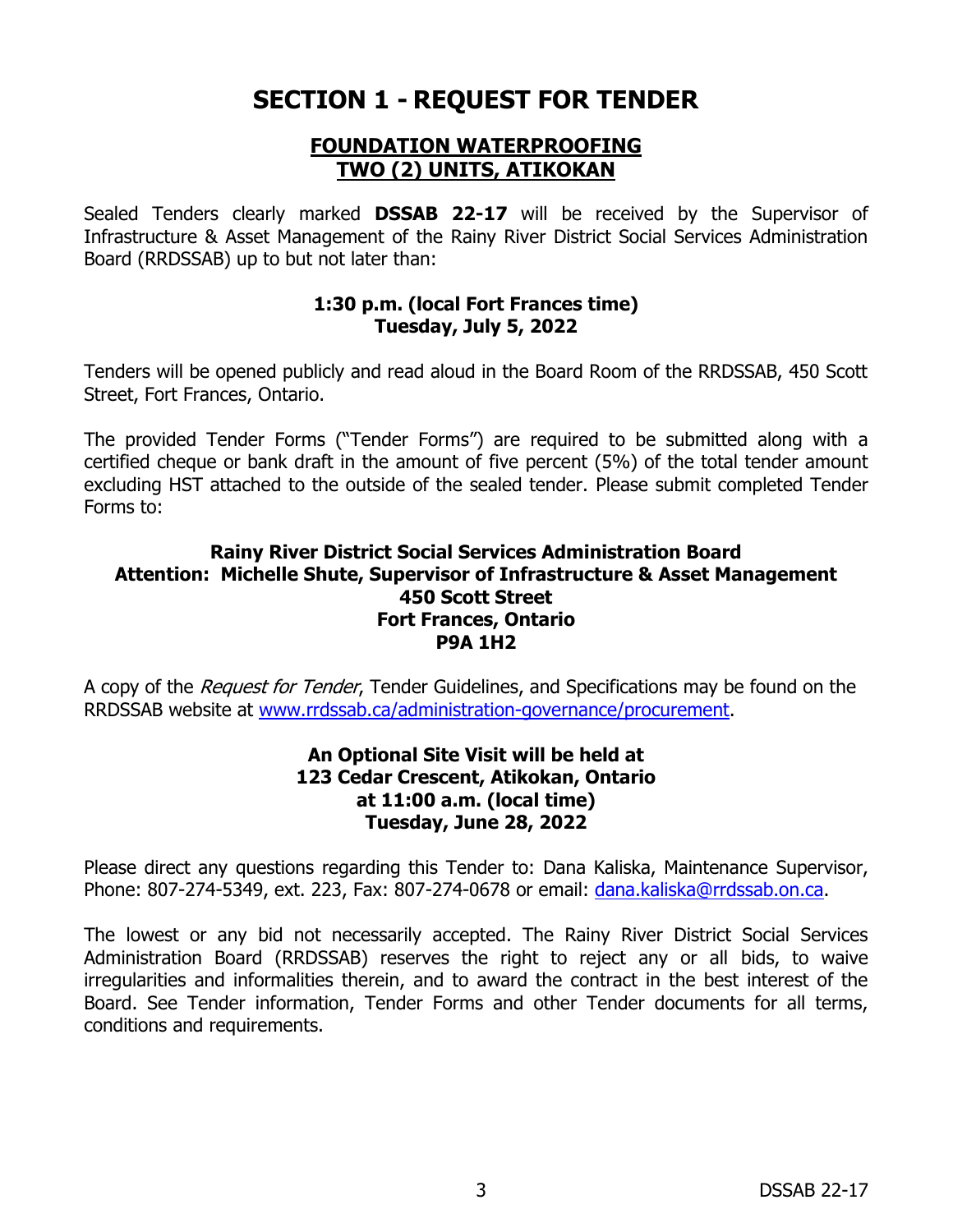# **SECTION 2 - TENDER INFORMATION**

- 1.1 The RRDSSAB reserves the right to reject or disqualify bids not submitted in strict accordance with requirements of the Tender documents.
- 1.2 The lowest or any Tender will not necessarily be accepted and the RRDSSAB reserves the right to:
	- (a) reject any or all bids;
	- (b) waive irregularities and informalities;
	- (c) accept a Tender which is not the lowest Tender;
	- (d) reject a Tender that is the lowest Tender (and even if it is the only Tender received); and
	- (e) award the bid in the best interest of the Board.
- 1.3 The RRDSSAB reserves the right to consider, during the evaluation of Tender:
	- (a) information provided in the Tender document itself;
	- (b) information provided in response to enquiries of credit and industry references set out in the Tender;
	- (c) information received in response to enquiries made by the RRDSSAB of third parties, apart from those disclosed in the Tender in relation to the reputation, reliability, experience and capabilities of the Bidder;
	- (d) the manner in which the Bidder provides services to others;
	- (e) the experience and qualification of the Bidder's senior management; and project management;
	- (f) the compliance of the Bidder with the RRDSSAB's requirements and specifications; and
	- (g) any other thing or matter which the RRDSSAB, in its sole unfettered discretion, deems appropriate.
- 1.4 By submitting a Tender, the Bidder acknowledges the RRDSSAB's rights under this Section and absolutely waives any right, or cause of action against the RRDSSAB and its consultants, by reason of the RRDSSAB's failure to accept the Tender submitted by the Bidder, whether such right or cause of action arises in contract, negligence, or otherwise.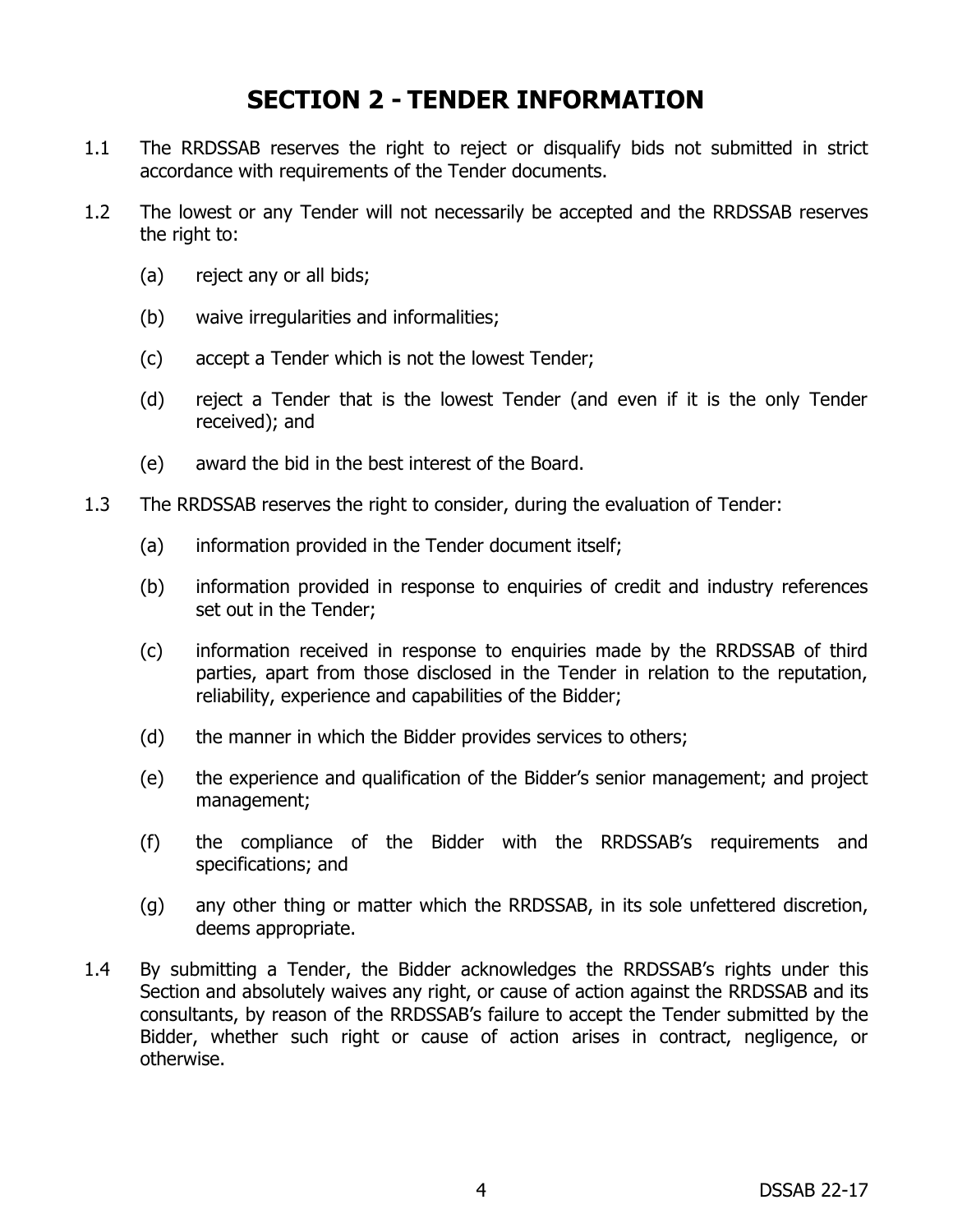- 1.5 When Tender amounts received are the same in total acquisition cost, negotiations may be entered into to achieve a lesser price without substantial change to the scope of work.
- 1.6 (a) The following schedules are attached to and form an integral part hereof:
	- (i) Schedule  $1 -$  Tender Forms (the "Tender Forms");
	- (ii) Schedule 2 Standard Form of Agreement (the "Agreement");
	- (iii) Schedule 3 Occupational Health and Safety Agreement (the "OH&S Agreement"); and
	- (b) In this Tender, the Tender Information, Scope of Work, Tender Forms, Addenda, and the Agreement are collectively referred to as the "Tender Documents".
- 1.7 Bidders may, up to two (2) business days prior to Closing Time, be advised by Addenda of, without limitation, additions to, deletions from, alterations in, or other changes to, the Tender Documents. All such Addenda will be found at RRDSSAB's website [\(www.rrdssab.ca/administration-governance/procurement\)](http://www.rrdssab.ca/administration-governance/procurement). All such changes shall become an integral part of the Tender Documents and allowed for by the Bidder in its Tender and Tender pricing. The Tender Forms provide for an acknowledgement by the Bidder of receipt by the Bidder of any and all Addenda.
- 1.8 All Tenders are to be submitted upon the enclosed Tender Forms.
- 1.9 This Tender closes at **1:30 p.m. CDT, Tuesday, July 5, 2022** (herein sometimes referred to as the "Closing Time"), after which time Tenders received will be opened publicly and read aloud at the RRDSSAB Board Room, 450 Scott Street, Fort Frances, Ontario.

Two (2) sets of originally signed Tender Forms fully completed, sealed and clearly marked **Tender DSSAB 22-17** must be received by the Supervisor of Infrastructure & Asset Management or designate up to, but not later than, the Closing Time.

- 1.10 Bids may be submitted by fax transmittal through a third party, however the Board assumes no responsibility whatsoever for proper receipt of such fax transmittals and the original of such Tenders and enclosures shall be received by the RRDSSAB within two (2) business days of the Closing Time.
- 1.11 The Bidder shall examine the Tender Documents as soon as possible, and immediately notify the Supervisor of Infrastructure & Asset Management or designate of any errors, omissions or conflicts discovered.
- 1.12 Tenders received prior to the Closing Time may be withdrawn by the Bidder only upon, and by, written notice of withdrawal, which written notice of withdrawal must be received by the Supervisor of Infrastructure & Asset Management or designate no later than the Closing Time. If such written notice of withdrawal is not so received by the Supervisor of Infrastructure & Asset Management, such Tender shall be deemed as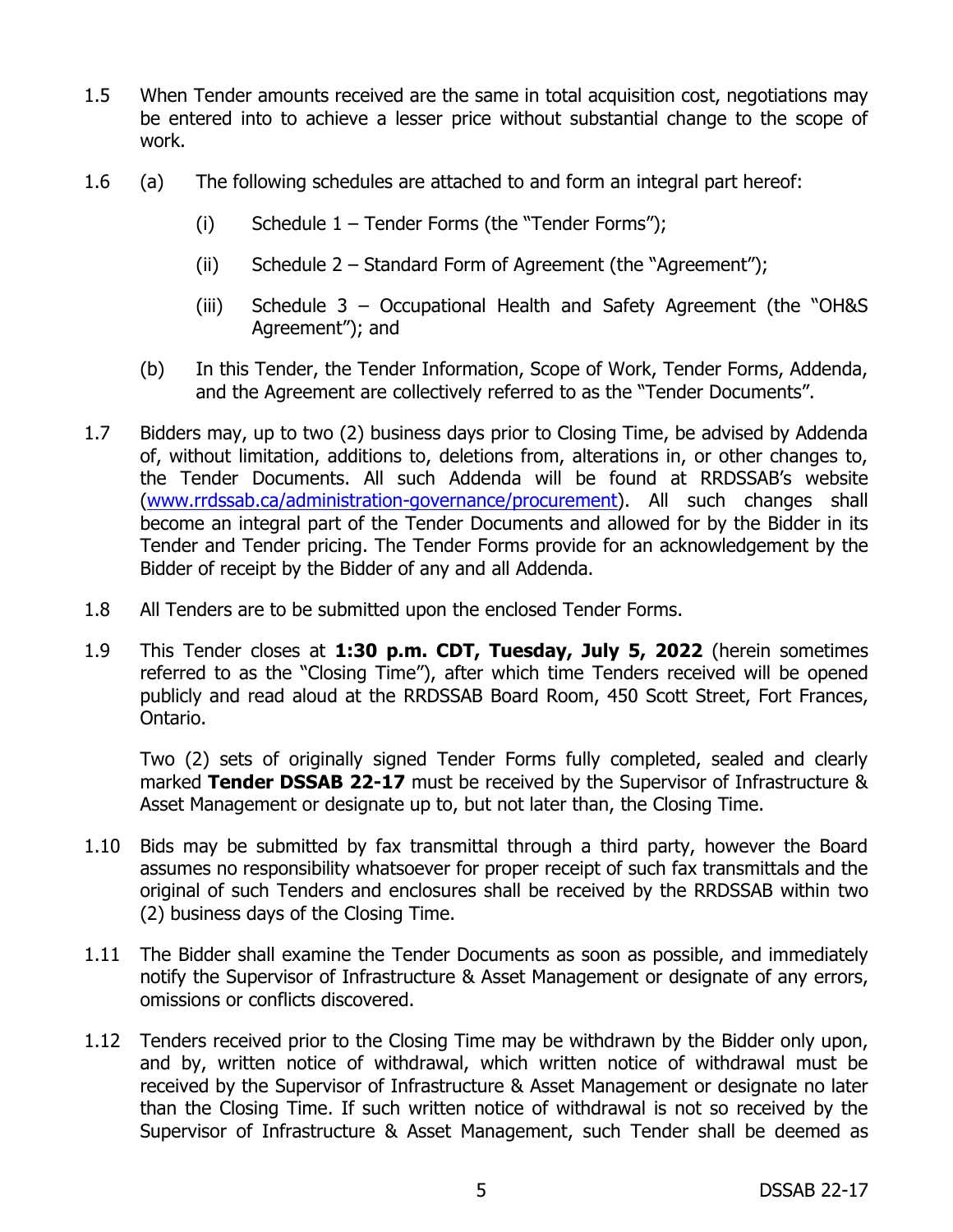being open for the RRDSSAB to consider and/or accept. The last Tender received shall invalidate all previous Tenders received from the same Bidder.

- 1.13 Tenders shall remain open to acceptance and shall be irrevocable for a period of fortyfive (45) calendar days after closing date.
- 1.14 Tender award will be approved, per RRDSSAB Policy & Procedures.
- 1.15 Bidders are advised to review the Tender Documents for all terms, conditions and requirements. For general informational purposes only, Bidders are advised that:
	- (a) the RRDSSAB is requesting Tenders for Foundation Work at two (2) units of the RRDSSAB property known as Atikokan Family Housing, located at 121-123 Cedar Crescent in Atikokan, Ontario (all as more fully detailed in the Tender Documents);
	- (b) The Bidder is responsible for any applicable permits;
	- (c) All work must be completed by 6:00 pm CDT on Friday, November 25, 2022; and
	- (d) On-site meetings will be held as required and may be initiated by either party.
- 1.16 As it is the responsibility of the Bidder to determine levy and collection of Harmonized Sales Tax (HST), amounts bid shall show the HST amount and HST number, or alternatively cite the basis of exemption in lieu thereof.
- 1.17 In a case where a successful Bidder is not an Ontario resident contractor/ Bidder, such Bidder is required to either:
	- (a) provide a copy of a valid Retail Sales Tax Vendor Permit; or
	- (b) file with the RRDSSAB a copy of the letter of compliance issued by the Ontario Retail Sales Tax Branch.

Failure to comply will result in such portion, as prescribed by law, of any payment made or to be made by the RRDSSAB to the Bidder to be withheld for remittance as required.

- 1.18 The RRDSSAB is governed by the *Municipal Freedom of Information & Protection of* Privacy Act (MFIPPA), therefore Bidders must accept that the bid contents can be made public as a condition of the bidding process.
- 1.19 All Bidders will be required to submit a Bid Deposit in the amount of five percent (5%) of the total bid price payable to the RRDSSAB, excluding HST. In the case of electronic transmission, the original deposit must be received within two (2) business days of closing time. Proof of the deposit, acceptable to the RRDSSAB, must be included in the electronic submission.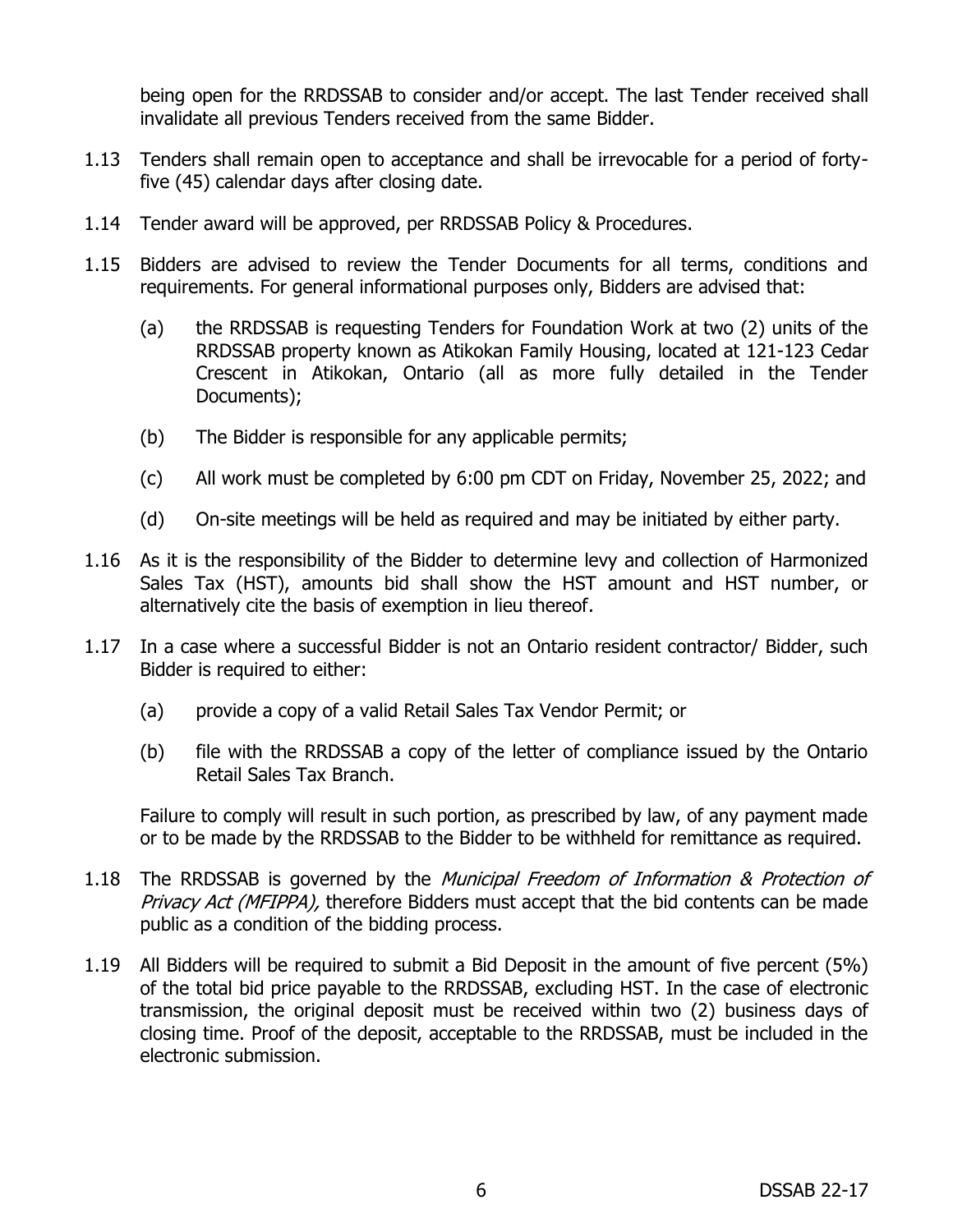- 1.20 Deposits of unsuccessful Bidders will be returned not later than three (3) weeks following the Tender award. Except as otherwise provided for herein, the Deposit of the successful Bidder will be returned with the first progress payment.
- 1.21 Forthwith upon the RRDSSAB issuing the Letter of Intent to Award, notifying a Bidder that such Bidder has been awarded the Tender, such Bidder shall:
	- (a) be prepared to complete the foundation waterproofing at two (2) units in Atikokan, Ontario in accordance with the Tender Documents, as successfully tendered for; and
	- (b) deliver to the RRDSSAB:
		- (i) proof of current WSIB coverage/WSIB Clearance Certificate;
		- (ii) proof of current liability insurance coverage minimum \$2 million per occurrence;
		- (iii) the name of the person responsible for administering the contractor's health and safety program;
		- (iv) proof of appropriate staff training where required, i.e. Transportation of Dangerous Goods, OHSA, WHMIS, etc.
		- (v) proof of equipment certification where required, i.e. lifting devices, boom cranes, underwater diving, etc.;
		- (vi) copy of the contractor's health and safety policies and procedures;
		- (vii) particulars of any convictions or orders imposed under health and safety or environmental legislation; and
		- (viii) executed Agreement for performance of work (enclosed).

Some of the above documents may be provided annually and retained on file at the RRDSSAB. If you have recently submitted the current information, please check with the Supervisor of Infrastructure & Asset Management as to what additional information may be required.

If the Bidder fails to deliver to the RRDSSAB, the Agreement and the OH&S Agreement properly executed by the Bidder or to supply the specified insurance documents and health & safety policies, within five (5) business days of the date of acceptance of the Tender, or to the start of the project when directed:

- (a) the RRDSSAB shall be entitled, without prejudice to any other right or remedy it may have, to deem the Bidder to have abandoned the Tender made by the Bidder, and the RRDSSAB shall be entitled to retain the Deposit as liquidated damages (and not as a penalty); and
- (b) the Bidder shall pay to the RRDSSAB the difference between, the Total Tender Price set out in its Tender and any other Tender which the RRDSSAB accepts (if such other Tender is for a larger amount) and, in addition thereto, any costs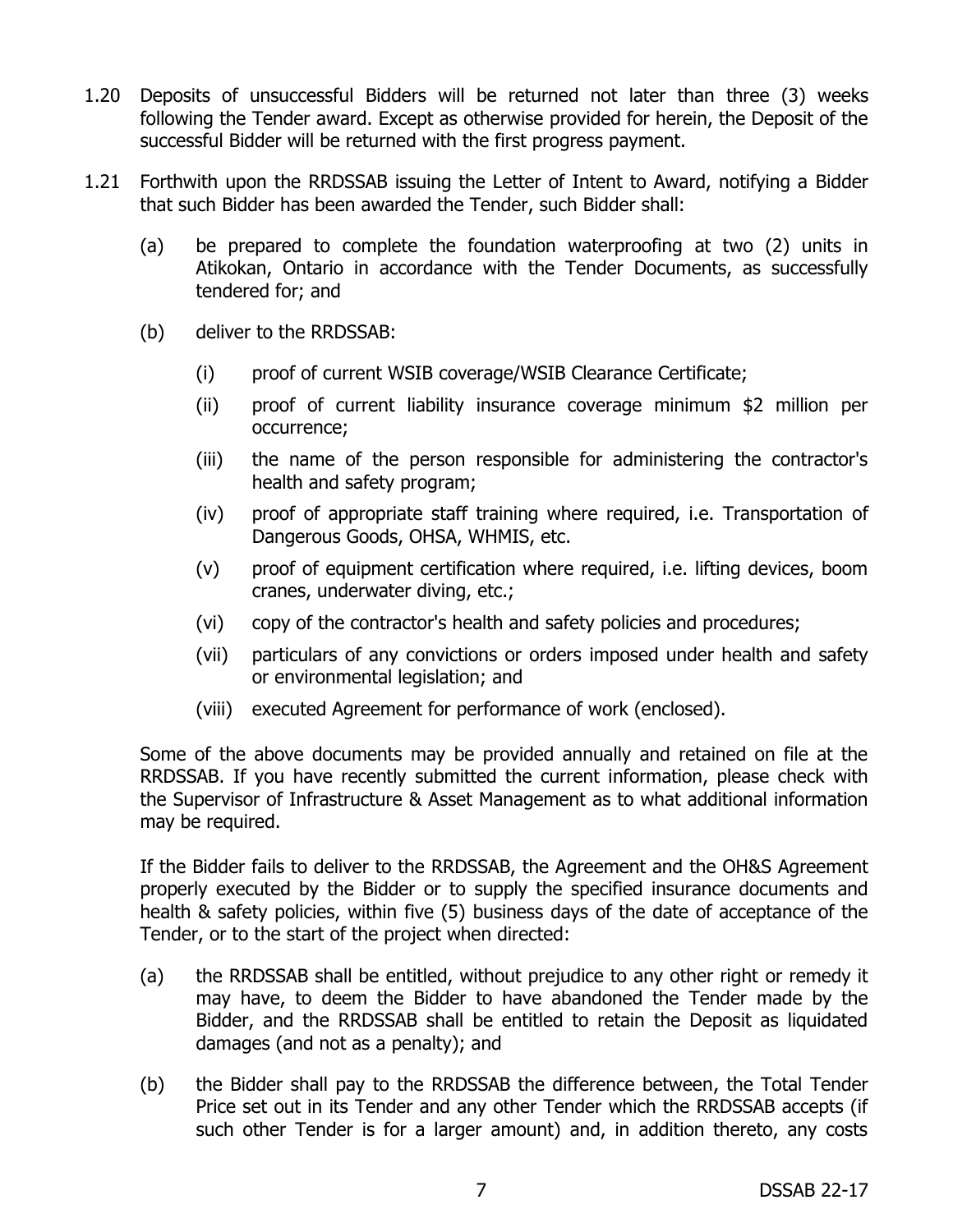which the RRDSSAB may incur by reason of the RRDSSAB re-tendering, and, further, the Bidder shall fully indemnify and save harmless the RRDSSAB, its officers, employees, and agents from all loss, damage, liability, cost, charge and expense whatever which it, they or any of them may suffer, incur or be put to by reason of such default or failure of the Bidder.

1.22 The successful Bidder(s) shall take out and keep in force, throughout and for the duration of such Bidder's obligations to and/or contract with the RRDSSAB, but in any event for no less time than for completion of the project including any and all remedial work, a comprehensive policy (herein sometimes referred to as the "Policy") of public liability and property damage insurance in the amount of not less than **\$2,000,000.00** inclusive per occurrence.

Such Policy shall name the RRDSSAB as an additional insured thereunder and shall contain:

- (a) the insurer's waiver of any rights of subrogation or indemnity or any other claim to which the insurer might otherwise be entitled as against the RRDSSAB and any other corporation owned, operated, or controlled by or affiliated with the RRDSSAB, together with a severability of interest clause and a cross liability clause; and
- (b) an undertaking by the insurer not to cancel, change, lapse or refuse to renew the insurance therein granted without first giving the parties notice of its intentions in writing of at least 60 days prior to the intended change, lapse, cancellation or termination.

A certified copy of the Policy or certificate thereof shall be deposited with the RRDSSAB, upon signing of the Agreement or as the RRDSSAB may direct.

1.23 In the Tender Documents, the singular, or masculine, or personal, pronouns herein shall be construed as meaning the plural, or feminine, or neuter, as the context requires.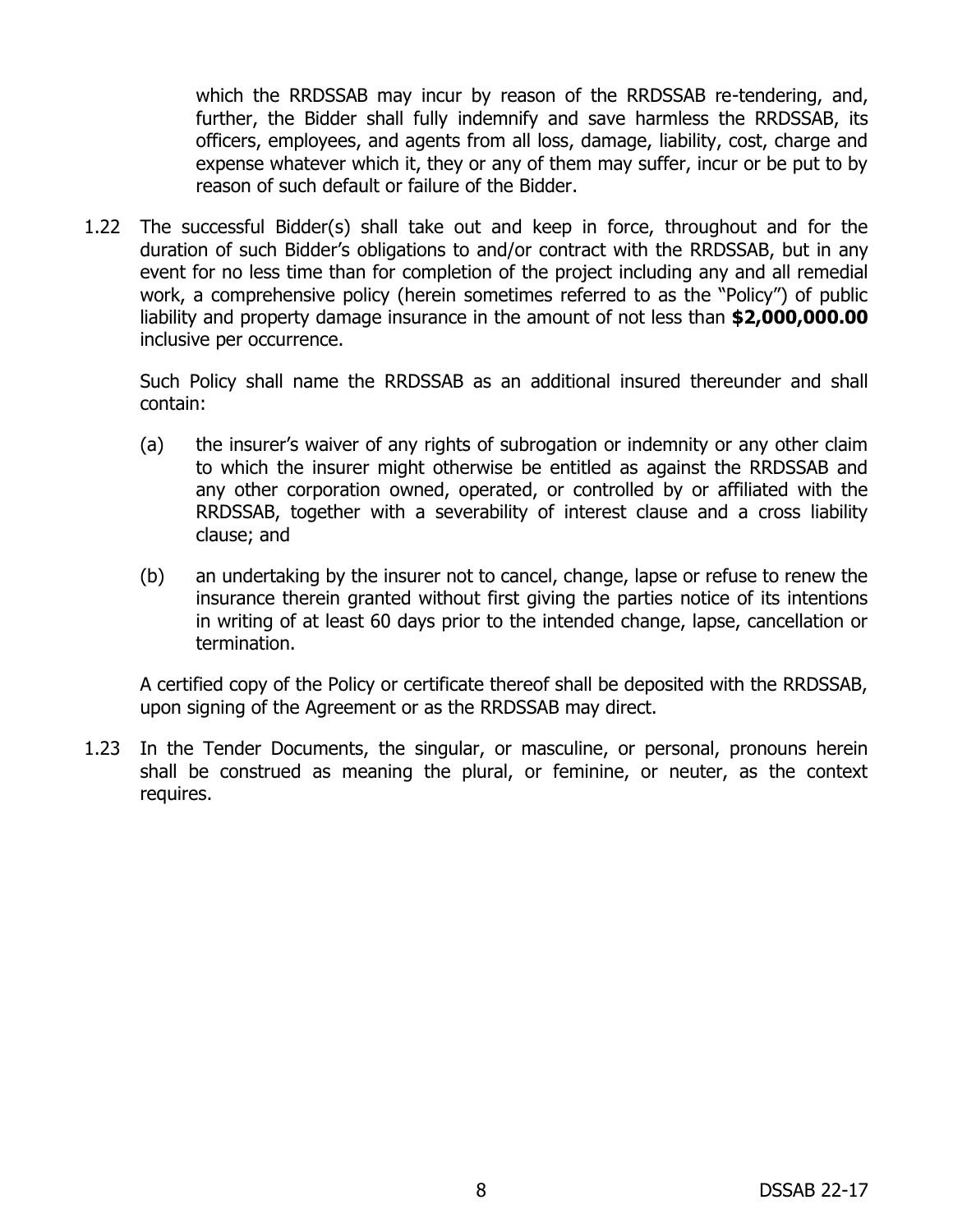# **SECTION 3 – CONTRACT REQUIREMENTS**

#### **Part 1 – General Requirements**

#### **Intent**

- 1.1.1 This section outlines the general requirements that shall be administered by the General Contractor. While the specification section establishes the requirements for each trade, the General Contractor shall directly supervise and administer all contract requirements to ensure the provision of materials, labour, equipment, services and incidentals necessary to complete the work on time and to the quality specified.
- 1.1.2 Provide all labour, material, equipment, services and incidentals as necessary to perform the work as described herein.

#### **Job Conditions**

- 1.2.1 Conduct the operation of this contract in a cooperative manner with the RRDSSAB and interfere as little as possible with the normal operation and function of the project;
- 1.2.2 Verify all conditions and measurements at the site, prior to submitting the quotation. Failure to do this will not relieve the contractor of responsibility nor permit charges for extras if preliminary examinations would have indicated adverse conditions.
- 1.2.3 Notify RRDSSAB of any obvious errors or omissions with respect to specifications prior to submission of quote.
- 1.2.4 Dwelling units may be occupied and work must be carried out in such a manner as to cause as little inconvenience as possible to the residents. Existing services to the residents and unobstructed access must be maintained for the residents.
- 1.2.5 Apply for, obtain, and pay for all licenses, permits and inspections required for the work. Copies of all permits are to be provided to the RRDSSAB prior to commencement of work.

#### **Work Schedule**

- 1.3.1 Carry out work in a continuous manner. If at any time one phase falls behind schedule, take necessary measures to expedite subsequent phases to maintain or improve on completion date.
- 1.3.2 Carry out work between the hours of 8:00am and 6:00 pm, local time, Monday through Friday only, except statutory holidays.
- 1.3.3 Give RRDSSAB at least five (5) working days' notice prior to commencing work.
- 1.3.4 Complete all work by **6:00 pm CDT** on **Friday, November 25, 2022.**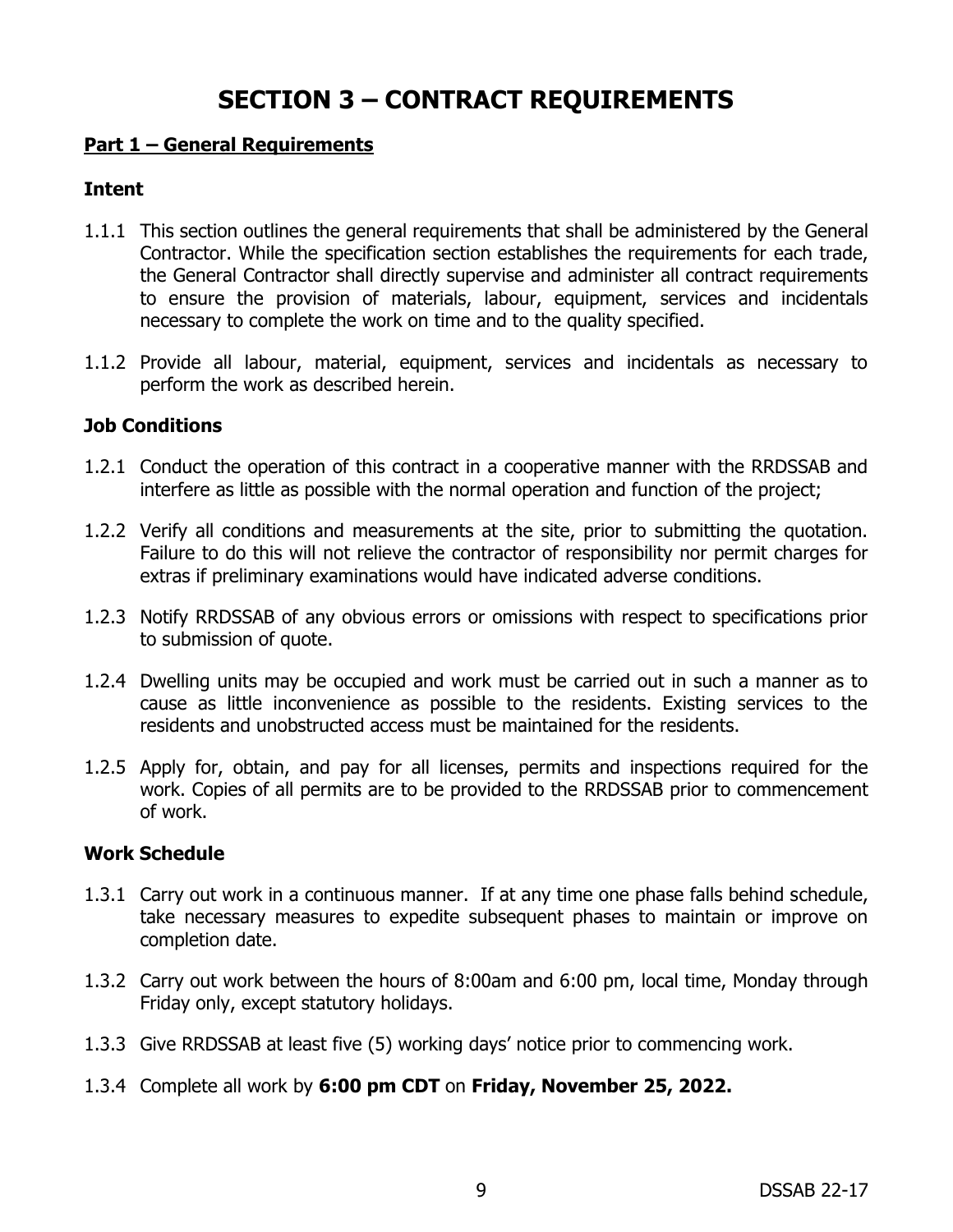# **Temporary Services**

- 1.4.1 Power: 110 volts electrical, located outside each building, for operation of power tools.
- 1.4.2 Provide suitable coverings for materials that are to remain dry.
- 1.4.3 Deliver, store and maintain packaged materials and equipment with manufacturer's seals and labels intact.
- 1.4.4 Prevent damage and soiling of material and equipment during delivery, handling and storage. Immediately remove rejected materials and equipment from site.
- 1.4.5 Store and maintain materials and equipment in accordance with manufacturer's and supplier's instructions.
- 1.4.6 Do not load or permit to be loaded, any part of the work with a weight or force that will endanger the work or work site.

# **Fire Safety Requirements**

- 1.5.1 Take all necessary precautions to prevent the possibility of fire including the use of fire resistant sheets to protect adjoining areas, when welding, brazing, grinding, and performing any operations with an open flame, combustible adhesives, or inflammable solvents.
- 1.5.2 Keep suitable portable fire extinguisher within 3 metres of the operation at all times when soldering, welding, brazing, grinding, and performing operations with an open flame, combustible adhesives, or inflammable solvents.
- 1.5.3 Ensure all rags and waste containing oil, grease, or other inflammable materials are stored in an approved metal container and removed from the site at the end of each working day.
- 1.5.4 Maintain fire fighters' access.

# **Utility Systems**

1.6.1 Obtain information concerning location and nature of existing underground services from agencies concerned prior to commencing work.

# **Contractors' Use of Site**

- 1.7.1 Limited to areas for work and storage as directed by RRDSSAB.
- 1.7.2 Do not unreasonably encumber site with materials or equipment.
- 1.7.3 Do not obstruct entrances, stairs or fire exits.
- 1.7.4 Obtain permission for use of existing sanitary facilities from RRDSSAB and keep such facilities clean and sanitary at all times.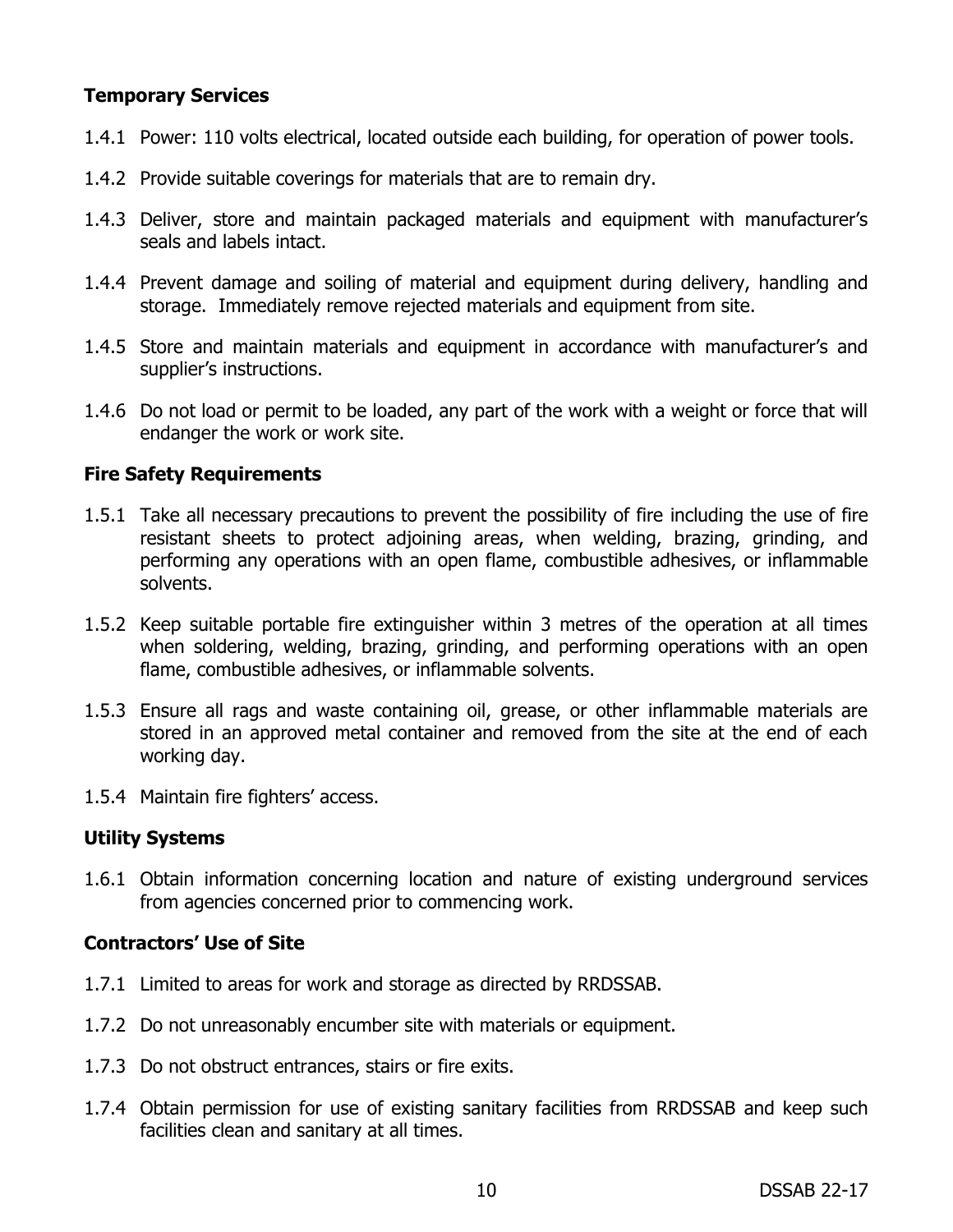1.7.5 Make good damage to paving, grass, walkways, curbs, trees, planting beds, etc., caused due to the work of this contract.

#### **Cutting, Fitting and Patching**

- 1.8.1 Inspect existing conditions including elements subject to damage or movement during cutting and patching.
- 1.8.2 Where work connects with existing and where existing work is altered, cut, patch and make good to match existing.

### **Layout of Work**

- 1.9.1 Contractor is responsible for layout of all parts of the work.
- 1.9.2 Errors resulting from failure to verify the proper lay out of any element of the installation shall be rectified without additional cost to RRDSSAB.

#### **Standards**

- 1.10.1 Be familiar with and comply with or exceed the requirements of applicable CGA, CGSB, CSA, ULC or ASTM standards.
- 1.10.2 Perform work in accordance with 2012 Building Code (Ontario Regulation 332/12) including all amendments up to tender closing date, and other codes of provincial or local application.
- 1.10.3 Failure to comply may result in rejection of the work and the need to replace or repair at no additional cost to RRDSSAB.
- 1.10.4 In case of conflict or discrepancy, the more stringent requirements shall apply.
- 1.10.5 Install all materials in accordance with manufacturers' recommendations.

#### **Existing Conditions**

- 1.11.1 If the RRDSSAB or Contractor discovers conditions at the place of Work that are subsurface or otherwise concealed physical conditions which existed before the commencement of the Work, which differ materially from those indicated in the Tender Documents, then the observing party shall notify the other party in writing no later than five (5) working days after first observance of the conditions.
- 1.11.2 The RRDSSAB will promptly investigate such conditions and make a finding. If the finding is that the conditions differ materially and this would cause an increase or decrease in the Contractor's cost or time to perform the Work, appropriate instructions for a change in the Work shall be issued by the RRDSSAB.
- 1.11.3 If the RRDSSAB finds that the conditions at the place of Work are not materially different, could reasonably have been inferred from the pre-bid meeting at the place of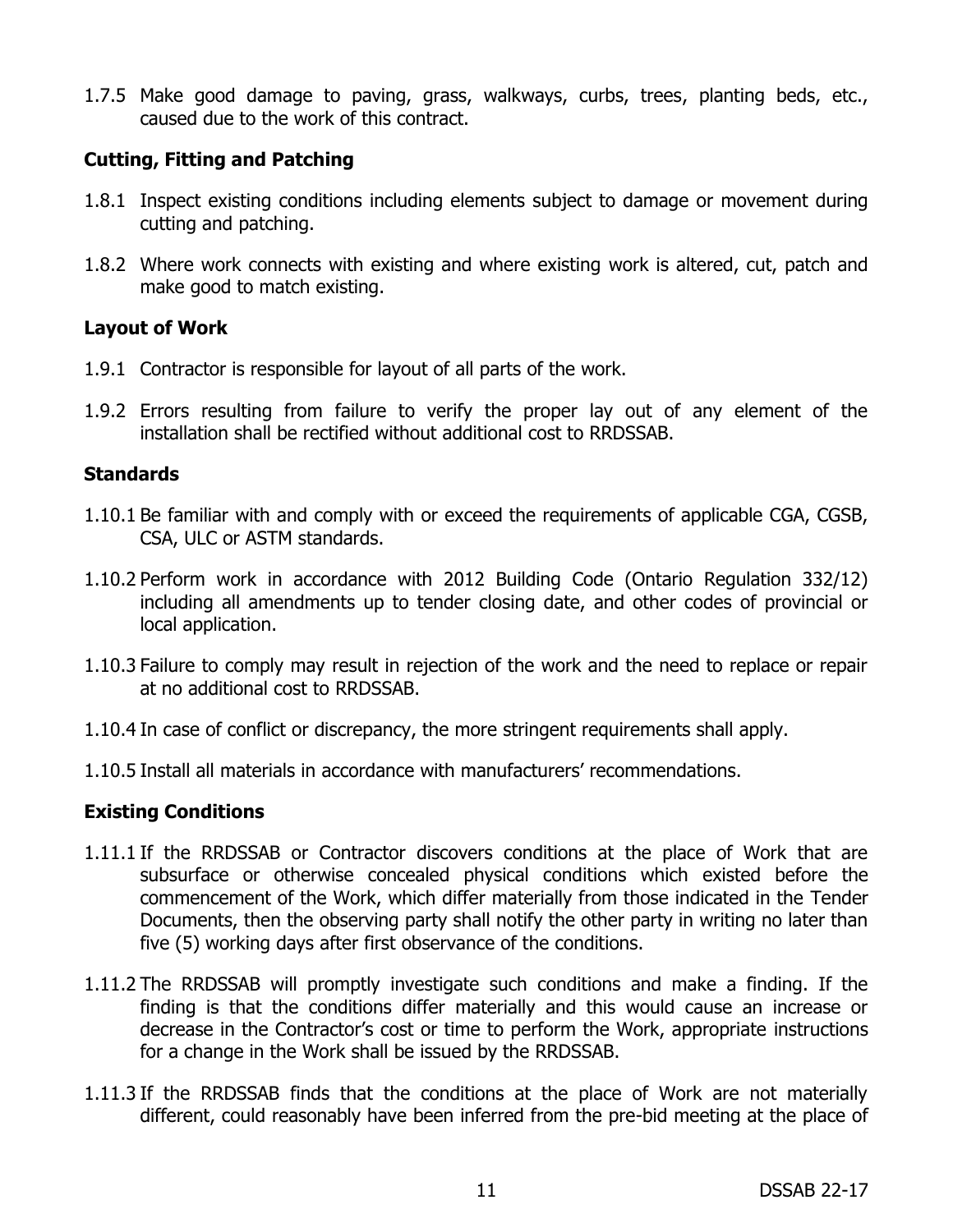Work, or that no change in the Contract Price or duration is justified, these reasons shall be reported in writing to the Contractor.

### **Changes in Work**

- 1.12.1 The RRDSSAB, without invalidating the Contract, may make changes by altering, adding to, or deducting from the Work, with the Contract Price and the completion date being adjusted accordingly.
- 1.12.2 No additional Work shall be done or other changes to the Contract made without receiving prior written authority from the RRDSSAB.
- 1.12.3 In the case of a reduction in Scope of Work, the RRDSSAB shall determine the method of valuation of any change in the Work by any one or more of the following methods:
	- (a) by estimate and acceptance of a lump sum;
	- (b) by unit prices; and/or
	- (c) by cost and percentage or by cost and a fixed fee.
- 1.12.4 In cases of an addition to the Work to be paid for, the RRDSSAB shall certify the amount of the net cost of labour and materials, as determined by invoices and timesheets provided.

#### **Inspections**

- 1.13.1 Code compliance and other mandatory inspections shall be carried out by the designated inspector. Contractor is responsible for contacting the inspector for all inspections.
- 1.13.2 Inspections to ensure compliance with plans and specifications shall be carried out by an inspector designated by the RRDSSAB.

# **Occupational Health and Safety**

- 1.14.1 Comply with all aspects of the Occupational Health and Safety Act and regulations thereunder.
- 1.14.2 It is the contractor's responsibility to provide the proper notification to the Ministry of Labour prior to the commencement of work.
- 1.14.3 Maintain on site a list of all hazardous materials proposed for use on site together with current Safety Data Sheets (SDS).
- 1.14.4 Label all hazardous materials according to WHMIS requirements.
- 1.14.5 Use experienced workers, fully instructed and trained in accordance with the requirements of WHMIS and other applicable regulations.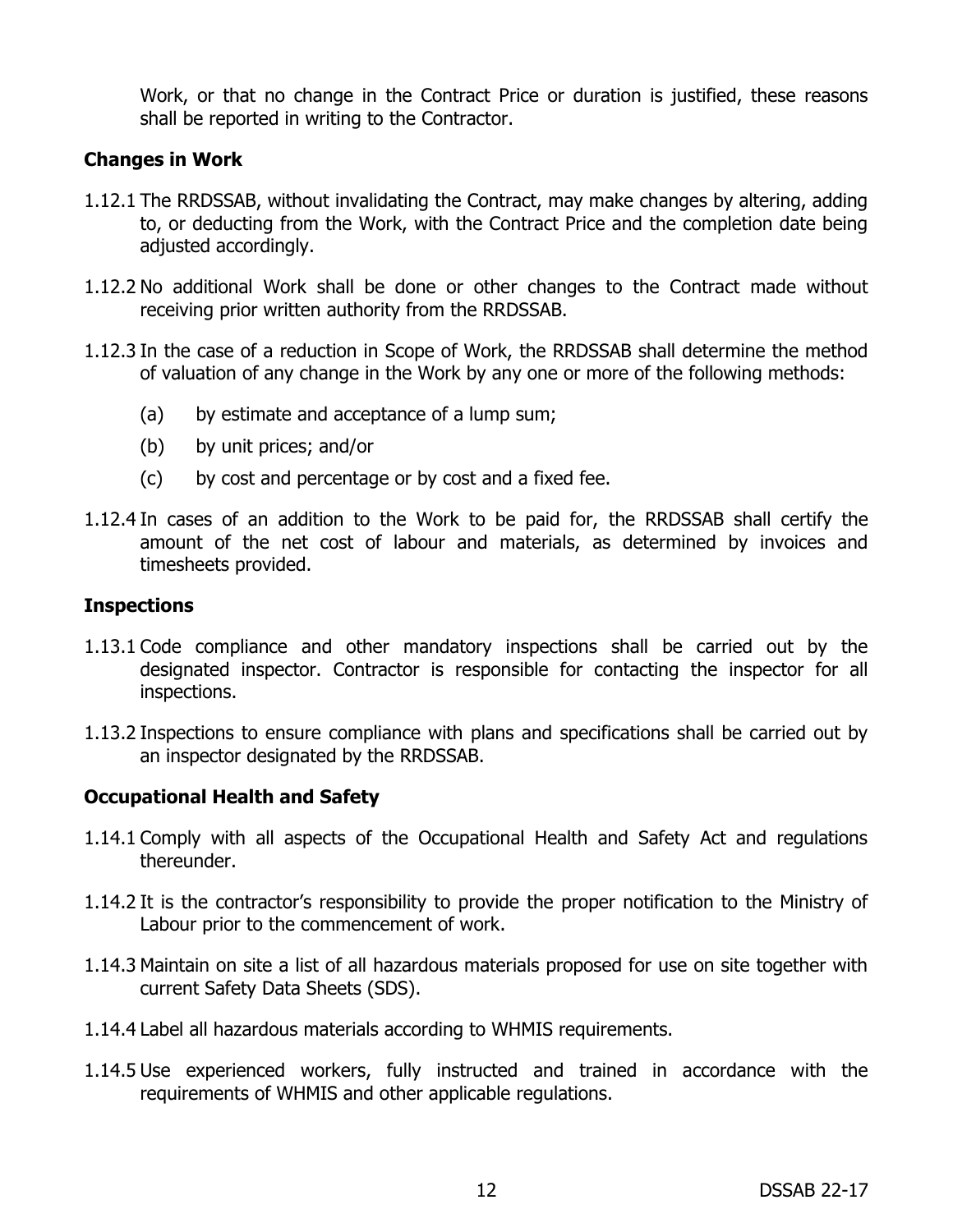# **Coordination**

- 1.15.1 Examine requirements of materials, labour and equipment standards for the work of this contract.
- 1.15.2 Ensure where the work of one trade is to be built-in, or is to be incorporated into, or is dependent on the work of another trade, that material, labour and equipment is provided so as to avoid work delays.
- 1.15.3 Ensure that installations, individually and collectively, comply fully with all contract requirements.

# **Salvage**

1.16.1 Salvageable material shall remain the property of RRDSSAB unless stated otherwise.

### **Warranty**

- 1.17.1 Contractor Warranty: Warrant that the sheet applied waterproofing membrane and membrane flashings will stay in place and remain leak proof for two (2) years.
- 1.17.2 Manufacturer's Warranty: Sheet applied waterproofing membrane manufacturer must warranty the membrane and membrane flashings for leak coverage as a result of faulty materials for a period of five (5) years from the date of substantial completion.

#### **Part 2 – Scope of Work**

- 2.1.1 The work under this contract applies to two (2) units at the property known as Atikokan Family Housing, located at 121-123 Cedar Crescent in Atikokan.
- 2.1.2 The requirements are to provide all materials, labour, equipment, services and incidentals to excavate and waterproof the foundations at the properties listed above as fully described herein.

# **Part 3 – Products**

- 3.1.1 Fill: Reuse existing.
- 3.1.2 Drainage Tile Fill: Washed natural pea gravel.
- 3.1.3 Waterproofing Membrane: Self-adhering waterproofing membrane, Blueskin WP200 or comparable.
- 3.1.4 Adhesives and Primers: Compatible with membrane material.
- 3.1.5 Termination and Joint Sealant: Polymer modified sealing compound, compatible with sheet applied waterproofing membrane and substrate.
- 3.1.6 Weeping Tile: 4" diameter weeping tile c/w geotextile filter sock.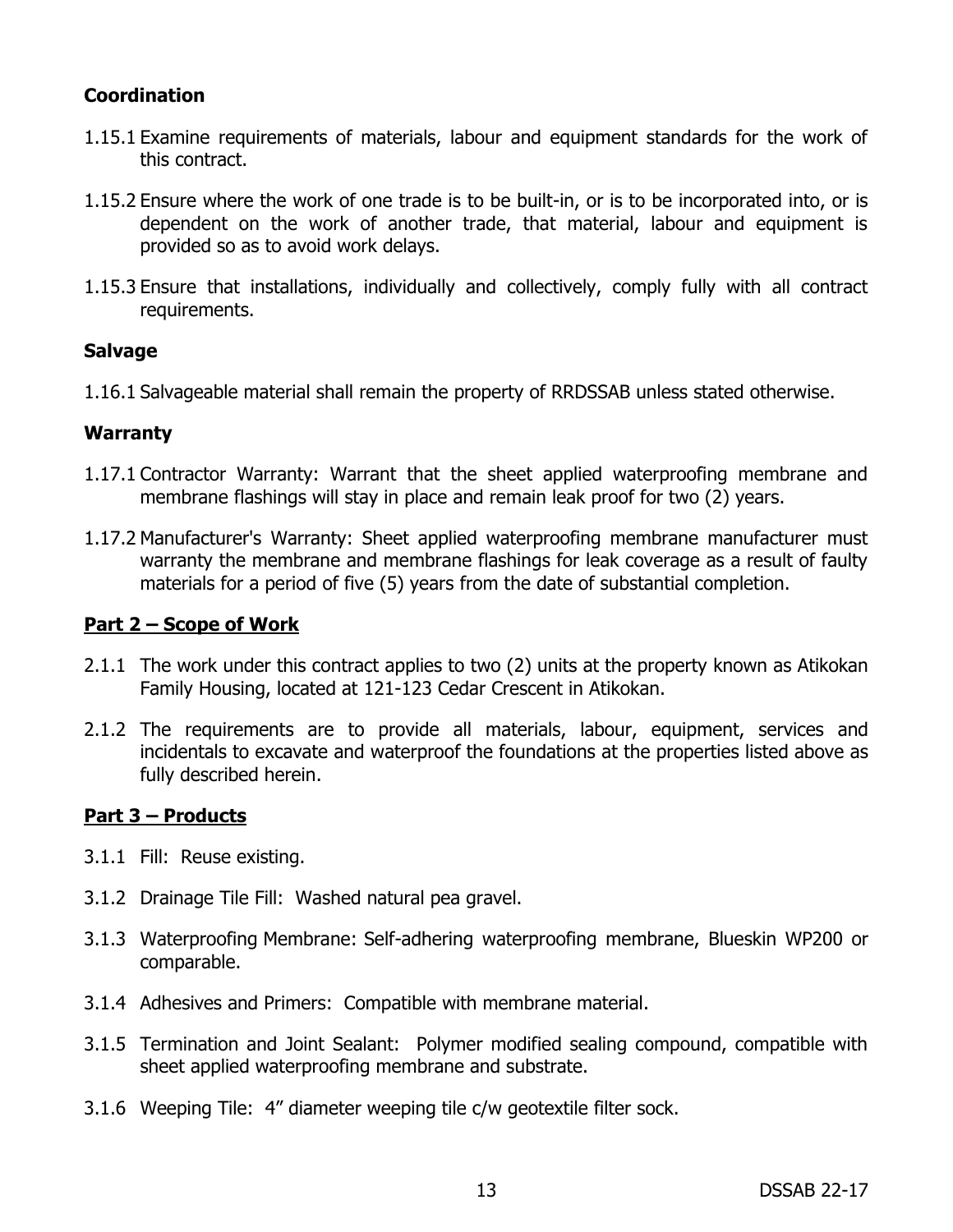- 3.1.7 Topsoil: Fertile, friable, natural loam, screened free of subsoils, stones, plant materials, roots, sticks, frozen portions or other deleterious materials.
- 3.1.8 Sod: Nursery sod to Canadian Nursery Landscape Association number one grade sod of Kentucky Bluegrass/Fine Fescue, minimum 50mm thick rolled with moist, healthy turf base and free of weeds, mosses or stones.

### **Part 4 – Execution**

#### **Utilities**

- 4.1.1 Take all precautions necessary to ensure safety of tenants at all times, securing entryways and directing tenants to alternate entry/exits if work requires.
- 4.1.2 Obtain information concerning location and nature of existing underground services from agencies concerned.
- 4.1.3 Verify on site all underground and above ground services.
- 4.1.4 Be responsible for locating and staking of services on site by public utility companies.
- 4.1.5 If unknown services are encountered, provide protection, bracing and support. Advise the utility authority having jurisdiction and the RRDSSAB.

#### **Protection**

- 4.2.1 Ensure that adjacent property is not damaged in any way by excavating work; by removal, stockpiling and transporting of materials, by blown sand or dust, by the collapse or movement of excavated banks and stockpiles; or by storm water from altered drainage courses.
- 4.2.2 Ensure that no damage is caused by earthwork, excavation or backfilling to existing structures, pavements, trees, buried and above-ground services, bench marks and survey monuments on the site, or adjacent property. Arrange or ensure that all damage which occurs is repaired completely and immediately.
- 4.2.3 Protect the bottom and sides of excavated pits and trenches from exposure to sun and rain and pump all water out of excavations as it accumulates.
- 4.2.4 Work shall include protection by barriers, fencing, bracing and shorting to prevent harm to persons and property.

#### **Preparation**

- 4.3.1 Remove and dispose of interlocking bricks at back of each unit and flower garden curbing at front of each unit.
- 4.3.2 Carefully remove privacy divider at back of each unit, store and protect for reinstallation.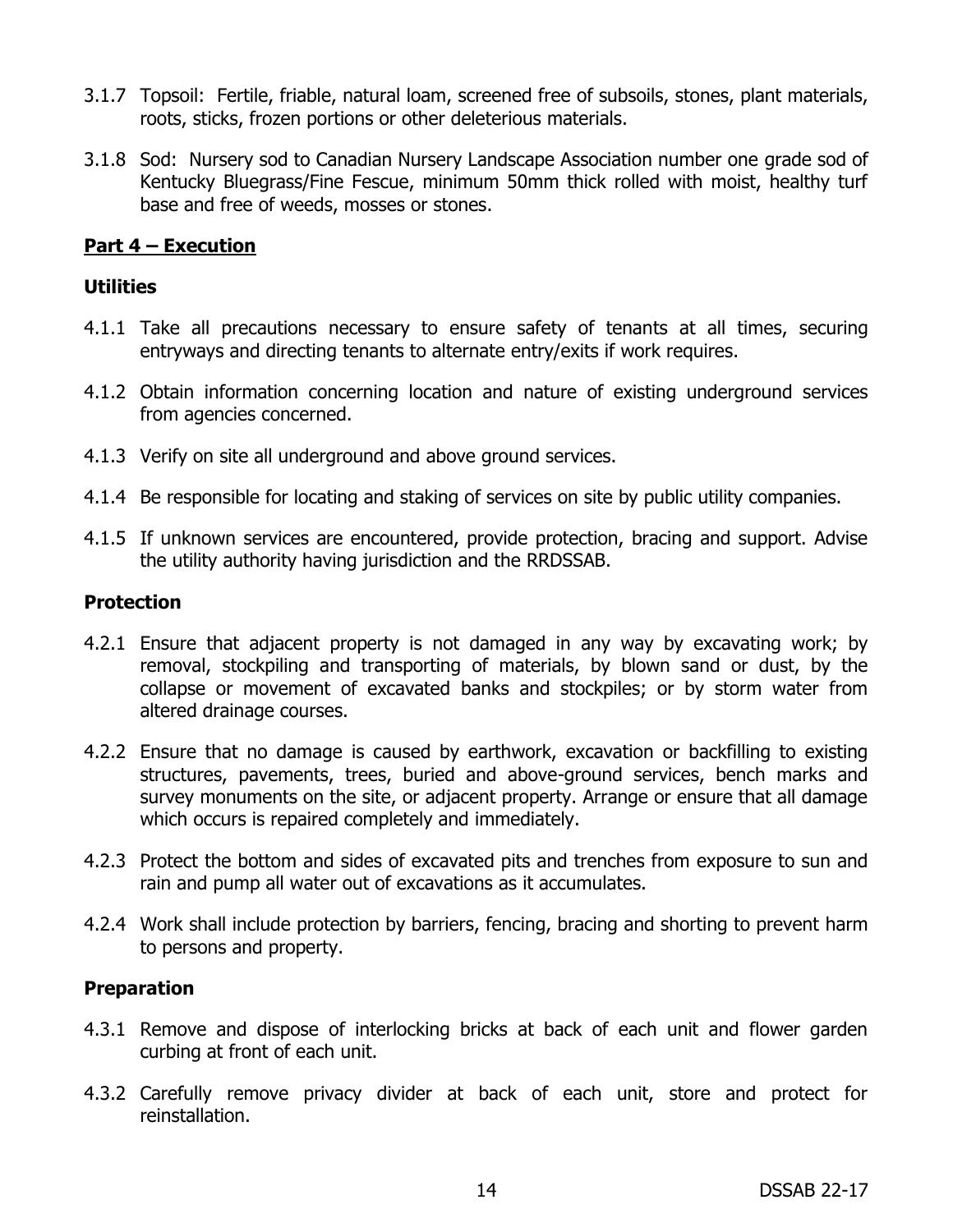- 4.3.3 Carefully remove steps at entries to each unit, store and protect for reinstallation.
- 4.3.4 Carefully remove window wells at each unit, store and protect for reinstallation.
- 4.3.5 Carefully remove existing walkway as needed to allow for excavation of foundation, store and protect for reinstallation.

#### **Excavation**

- 4.4.1 Excavate the complete perimeter of foundation down to footing level.
- 4.4.2 Notify RRDSSAB when excavation is complete and obtain authorization before proceeding with backfilling.
- 4.4.3 Where existing pipes, ducts, or other underground services intersect the excavation, provide support for these services.
- 4.4.4 Remove any tree roots in excavated area.
- 4.4.5 Keep all surfaces against which fill is to be placed free from frost. Thaw out frozen surfaces against which fill is to be placed at unfrozen depth.

#### **Foundation Waterproofing**

- 4.5.1 Pressure wash the complete perimeter of foundation wall and remove any existing foundation coating or loose materials. Provide a smooth, clean substrate suitable for adhesion of waterproofing system.
- 4.5.2 Grind, round off and smooth sharp corners and edges. Patch and fill voids and holes greater than ½" with patching mortar.
- 4.5.3 Apply primer to all exterior foundation walls, in compliance with manufacturer's specifications, and allow a minimum thirty (30) minute open time. Surfaces not covered by sheet applied waterproofing membrane during the same working day must be reapplied.
- 4.5.4 Install waterproofing membrane in compliance with manufacturer's specifications, providing laps at both sides and ends, pressing firmly into place and rolling all laps to affect seal.
- 4.5.5 Terminate sheet applied waterproofing membrane using termination sealant or termination bar, reglet or counter flashing.

# **Weeping Tile**

- 4.6.1 Remove existing weeping tile.
- 4.6.2 Place crushed aggregate in area to receive new weeping tile to a minimum depth of 50 mm and a minimum width of 600 mm.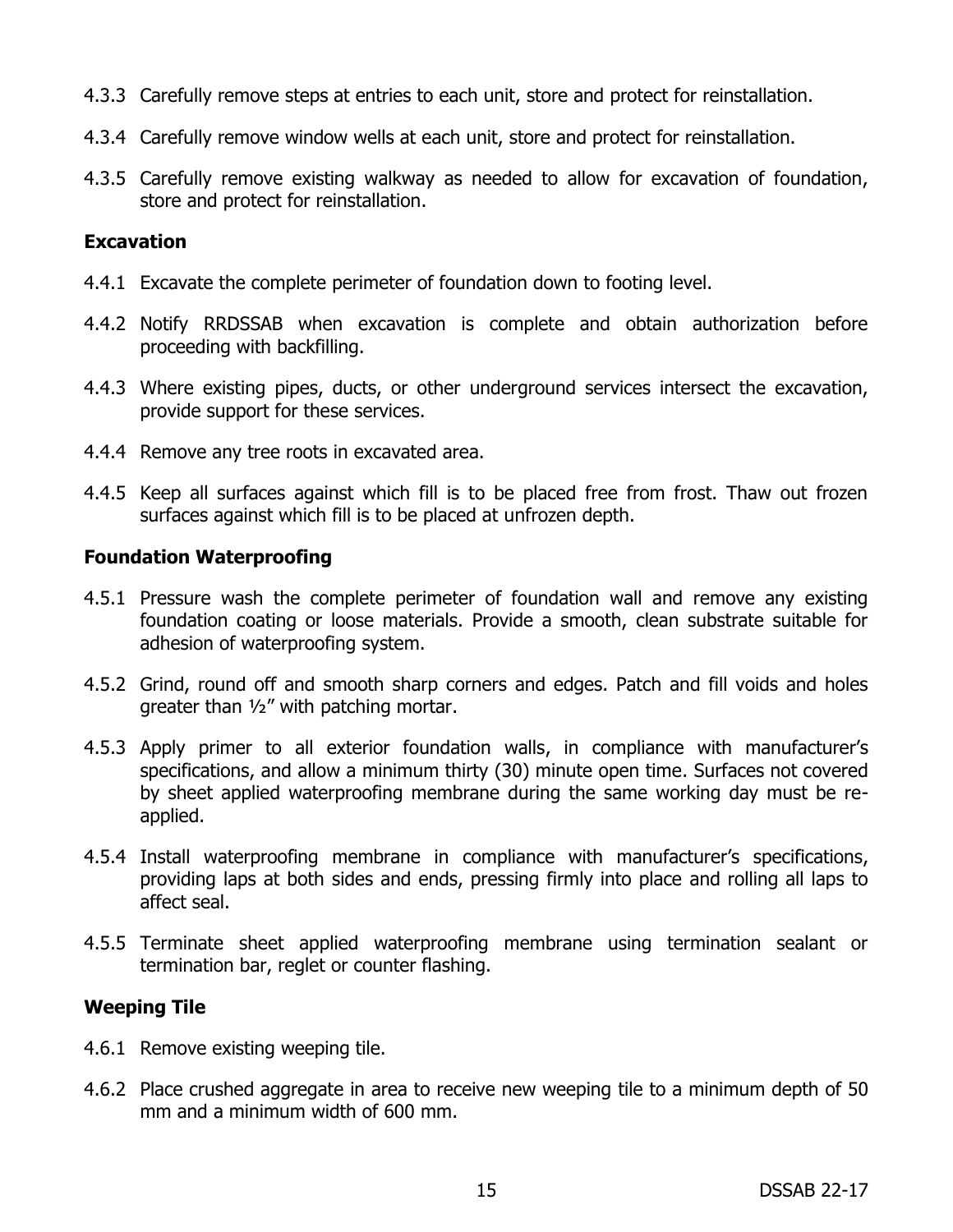- 4.6.3 Install new weeping tile.
- 4.6.4 Place a minimum of 100 mm crushed aggregate over the top of weeping tile.

# **Backfilling**

- 4.7.1 Place backfill evenly on all sides of foundation walls to avoid differential pressure and carefully to prevent damage to waterproofing membrane.
- 4.7.2 Place fill in 300 mm layers, compacting before placing next layer. Use mechanical tampers for areas adjacent to vulnerable building components.
- 4.7.3 Ensure that bases and fill are frost-free and are installed to provide timely frost protection to structures and service connections.

# **Compaction**

- 4.8.1 Compact subgrade under landscaped areas to minimum Standard Proctor Density of 85%.
- 4.8.2 Compact fill materials when moisture content is suitable for obtaining specified densities. Do not puddle or flood fill.
- 4.8.3 Compact to densities specified by a minimum of six passes of a heavy vibrating roller, or mechanical tamper when adjacent vulnerable building components, or area is inaccessible for rollers.

#### **General Surface Drainage**

4.9.1 Slope rough grade away from the building at 1:20 minimum.

# **Rough Grading**

- 4.10.1 Rough grade to 75mm for sodded areas.
- 4.10.2 Sub-grade constitutes a rough machine finished surface.
- 4.10.3 Shape the sub-grade so that free drainage is permitted at all times.
- 4.10.4 Blend smoothly and flush with existing grades.
- 4.10.5 Do not grade when soil is wet or frozen.

# **Finish Grading**

4.11.1 Final grade constitutes a smooth, firm, loose texture, surface free of all pockets and depressions.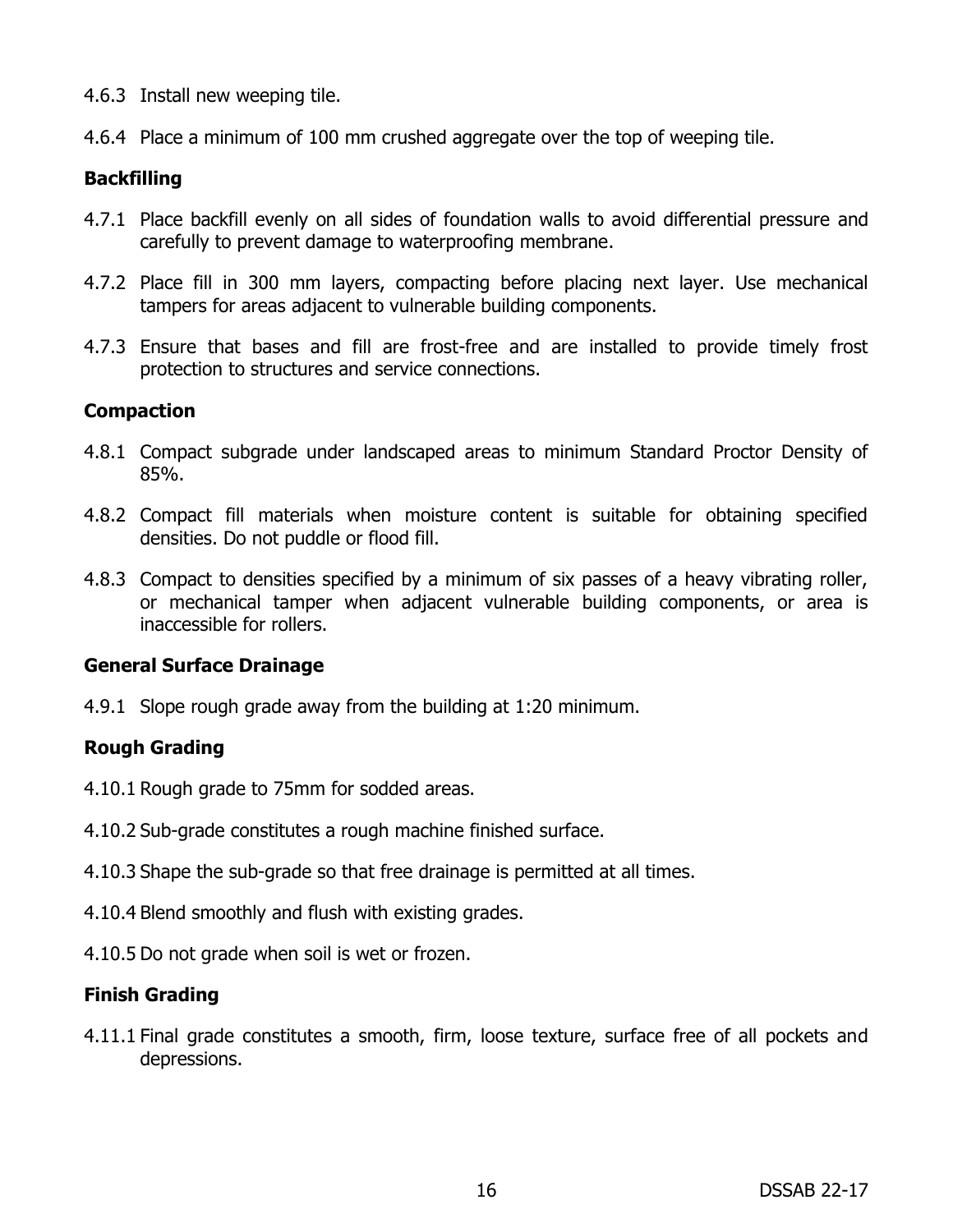- 4.11.2 Scarify the subgrade to a minimum depth of 50 mm to produce an even, loose, textured surface free of all stones, roots, branches, extraneous materials, etc. larger than 80 mm in diameter and live weeds.
- 4.11.3 Blend smoothly and flush with existing grades.

# **Topsoil**

- 4.12.1 Provide new topsoil and compact to 85% Standard Proctor Dry Density for a minimum 75 mm depth.
- 4.12.2 Scarify and fertilize new topsoil at the rate of 15 kg. per 100  $m^2$ .
- 4.12.3 Coordinate delivery of sod so that laying is completed within 36 hours of cutting and lifting; do not lay during excessively wet periods, on frozen soil, or during freezing periods.
- 4.12.4 Finished topsoil surface after fine grading shall be firm against footprints.

# **Sodding**

- 4.13.1 Lay sod in rows, perpendicular to slope and with cross joints staggered.
- 4.13.2 Fit sections closely without overlapping. Leave no gaps between sections. Cut out irregular or thin sections with sharp implements; tearing off or wadding in sections is not acceptable.
- 4.13.3 Wet newly laid sod thoroughly with a fine spray maximum one hour after laying and as work progresses, roll damp sod to ensure close contact between sod and soil.
- 4.13.4 On completion, water sod to penetrate 100 mm into topsoil course.

# **Protection**

4.14.1 Protect newly sodded areas until a vigorous, hardy, even growth height of 80 mm minimum is established.

# **Finishing**

- 4.15.1 Reinstall patio dividers, steps, window wells, and walkway stones.
- 4.15.2 Remove protection; make good damage to this and adjacent work.

# **Final Cleaning**

- 4.16.1 When the work is completed, remove surplus products, tools, construction machinery and equipment.
- 4.16.2 Remove waste materials and debris from site at daily regularly scheduled times.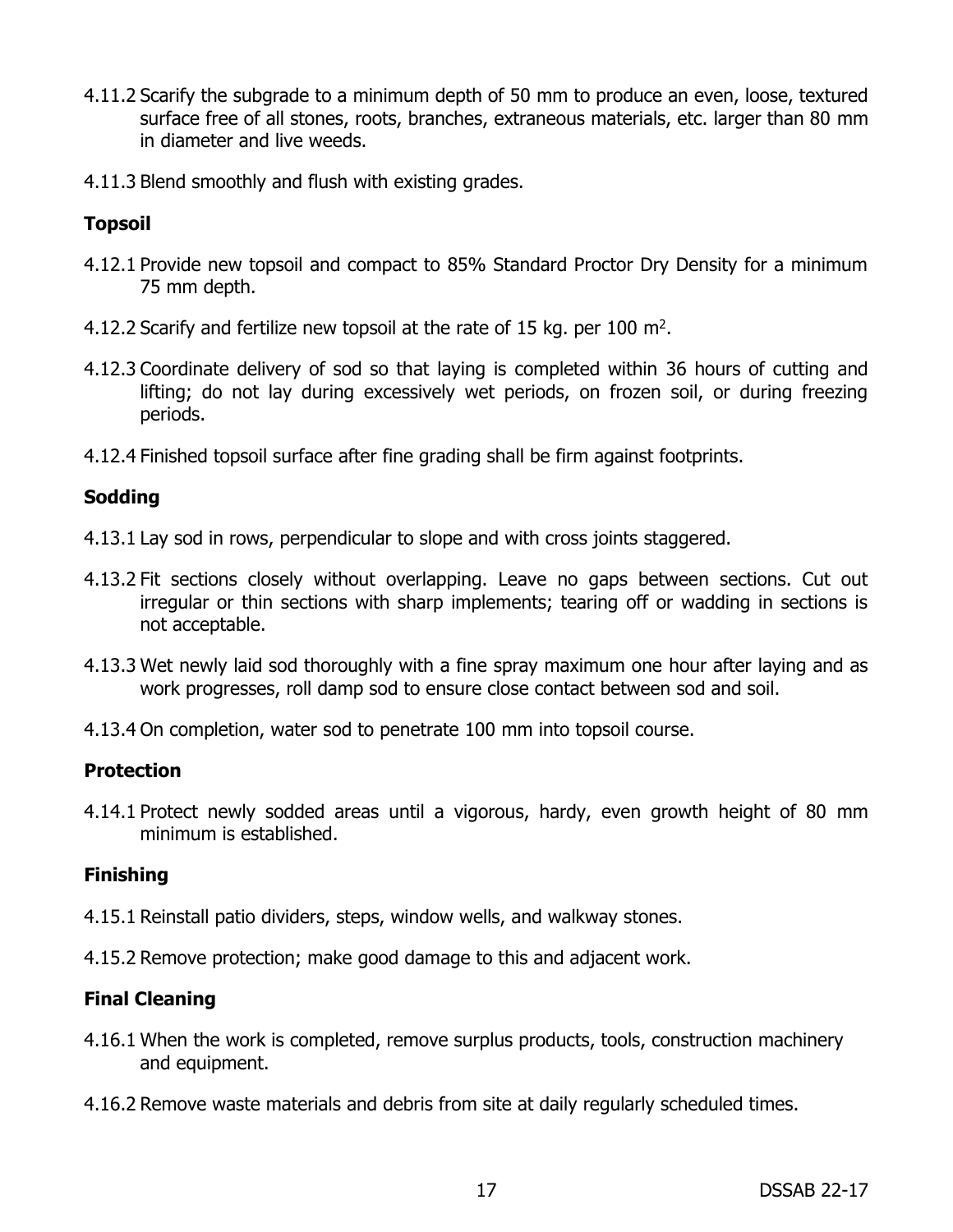- 4.16.3 Leave work broom clean.
- 4.16.4 Remove dirt and other disfigurations from exterior surfaces.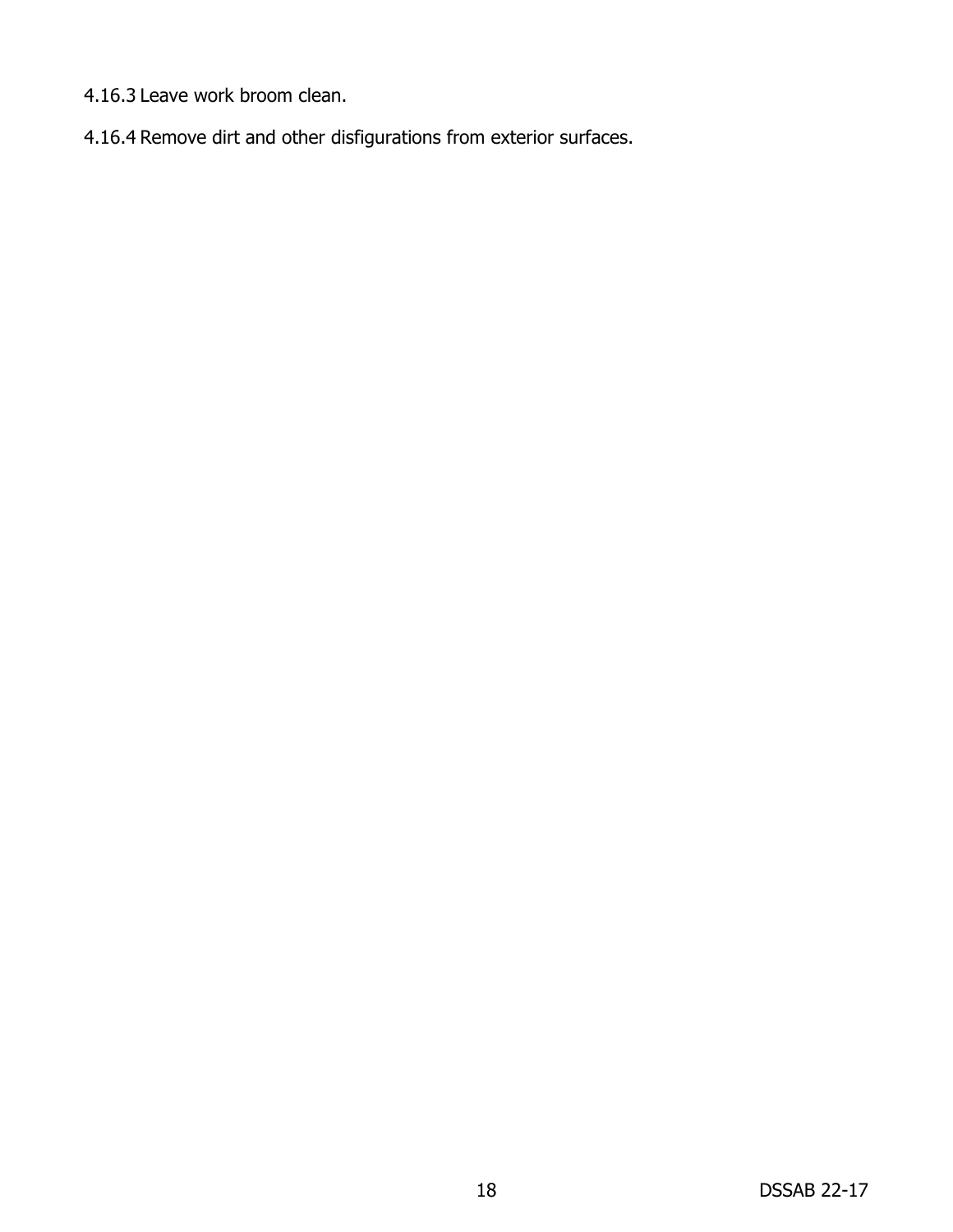# **SCHEDULE 1 – TENDER FORMS**

# **(Forms to be submitted by the Bidder)**

# **Tender No: DSSAB 22-17**

# **"Foundation Waterproofing, Two (2) Units, Atikokan"**

### The following Tender is hereby submitted to

# THE RAINY RIVER DISTRICT SOCIAL SERVICES ADMINISTRATION BOARD ("RRDSSAB")

- 1. This Tender is submitted by (hereinafter sometimes referred to as the "Bidder").
- 2. In the Tender Documents "Work" means the total provision of all labour, materials, plant equipment, services, and otherwise, necessary for the proper execution and completion, in accordance with the Tender Documents, of the supply and delivery to and for the benefit and satisfaction of the RRDSSAB, of:
	- (a) the full and complete foundation waterproofing at two (2) units in Atikokan, Ontario, if the RRDSSAB awards the Tender for the full and complete foundation waterproofing at two (2) units in Atikokan, Ontario to the Bidder.
- 3. The Bidder acknowledges and agrees that:
	- (a) all dimensions indicated in the Tender Documents are approximate. Contractor is to verify sizes and quantities on site prior to ordering materials;
	- (b) the items and quantities set out in, the Specifications (which shall be deemed to be attached to and form part of these Tender Forms) or elsewhere in the Tender Documents, are not to be and shall not be taken as a guarantee of actual quantities required;
	- (c) the RRDSSAB reserves the right to increase, decrease or delete quantities of any or all items set out in, the Specifications below or elsewhere in the Tender Documents, and no claim resulting from any increase, decrease or deletion in items and/or quantities will be considered;
	- (d) the Total Unit Price(s) given or set out by the Bidder in this Tender:
		- (i) shall and does include all costs, expenses, and charges whatsoever for the performance and completion of the Work by the Bidder, including, without limitation, for all labour, materials, plant, equipment, services, duties, taxes, patent royalties, insurance, transportation, and otherwise; and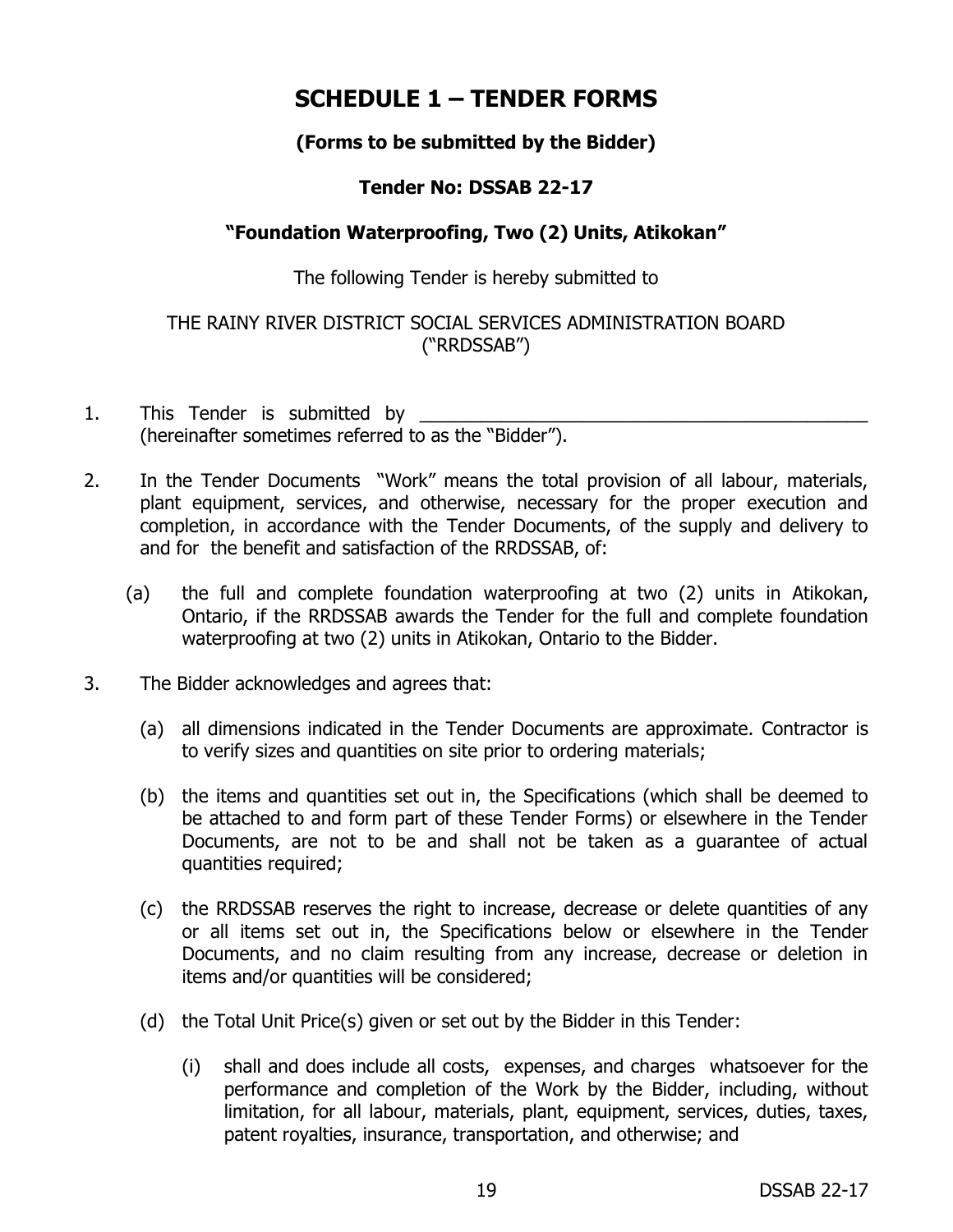- (ii) shall apply for the purpose of progress payments and shall apply throughout the time period or part thereof for which the Bidder may be awarded a Tender except that any increase or decrease in taxes such as HST after the date of the awarding of the Tender shall increase or decrease the Total Unit Price accordingly by the amount of such increase or decrease in tax.
- 4. The undersigned Bidder:
	- (a) confirms that the Bidder has examined the Tender Documents and ascertained all necessary particulars of and with regard to the Work to the Bidder's satisfaction;
	- (b) submits the following Tender and agrees, if such Tender is accepted, to:
		- (i) enter into the Agreement and the OH&S Agreement and provide same to the RRDSSAB duly executed; and
		- (ii) perform and complete the Work for the respective Total Unit Price(s) and Total Prices quoted by the Bidder herein except as may be increased or decreased by increase or decrease in taxes (such as HST) as set out in paragraph 3 hereof.
- 5. The forms below allow for a Tender for the Work relating to the **full and complete Foundation Waterproofing at two (2) units in Atikokan, Ontario.**
- 6. The Bidder encloses herewith the Deposit.

 $\frac{1}{2}$  ,  $\frac{1}{2}$  ,  $\frac{1}{2}$  ,  $\frac{1}{2}$  ,  $\frac{1}{2}$  ,  $\frac{1}{2}$  ,  $\frac{1}{2}$  ,  $\frac{1}{2}$  ,  $\frac{1}{2}$  ,  $\frac{1}{2}$  ,  $\frac{1}{2}$  ,  $\frac{1}{2}$  ,  $\frac{1}{2}$  ,  $\frac{1}{2}$  ,  $\frac{1}{2}$  ,  $\frac{1}{2}$  ,  $\frac{1}{2}$  ,  $\frac{1}{2}$  ,  $\frac{1$ 

 $\frac{1}{2}$  ,  $\frac{1}{2}$  ,  $\frac{1}{2}$  ,  $\frac{1}{2}$  ,  $\frac{1}{2}$  ,  $\frac{1}{2}$  ,  $\frac{1}{2}$  ,  $\frac{1}{2}$  ,  $\frac{1}{2}$  ,  $\frac{1}{2}$  ,  $\frac{1}{2}$  ,  $\frac{1}{2}$  ,  $\frac{1}{2}$  ,  $\frac{1}{2}$  ,  $\frac{1}{2}$  ,  $\frac{1}{2}$  ,  $\frac{1}{2}$  ,  $\frac{1}{2}$  ,  $\frac{1$ 

7. The undersigned acknowledges receipt of the following addenda:

No. Date Received

8. The Bidder shall, forthwith upon request of the RRDSSAB, provide a "Statement of Good Standing" and/or clearance certificate and/or such other evidence of compliance (with regard to workers' compensation insurance, including payments due thereunder) satisfactory to the RRDSSAB, from the WSIB of Ontario.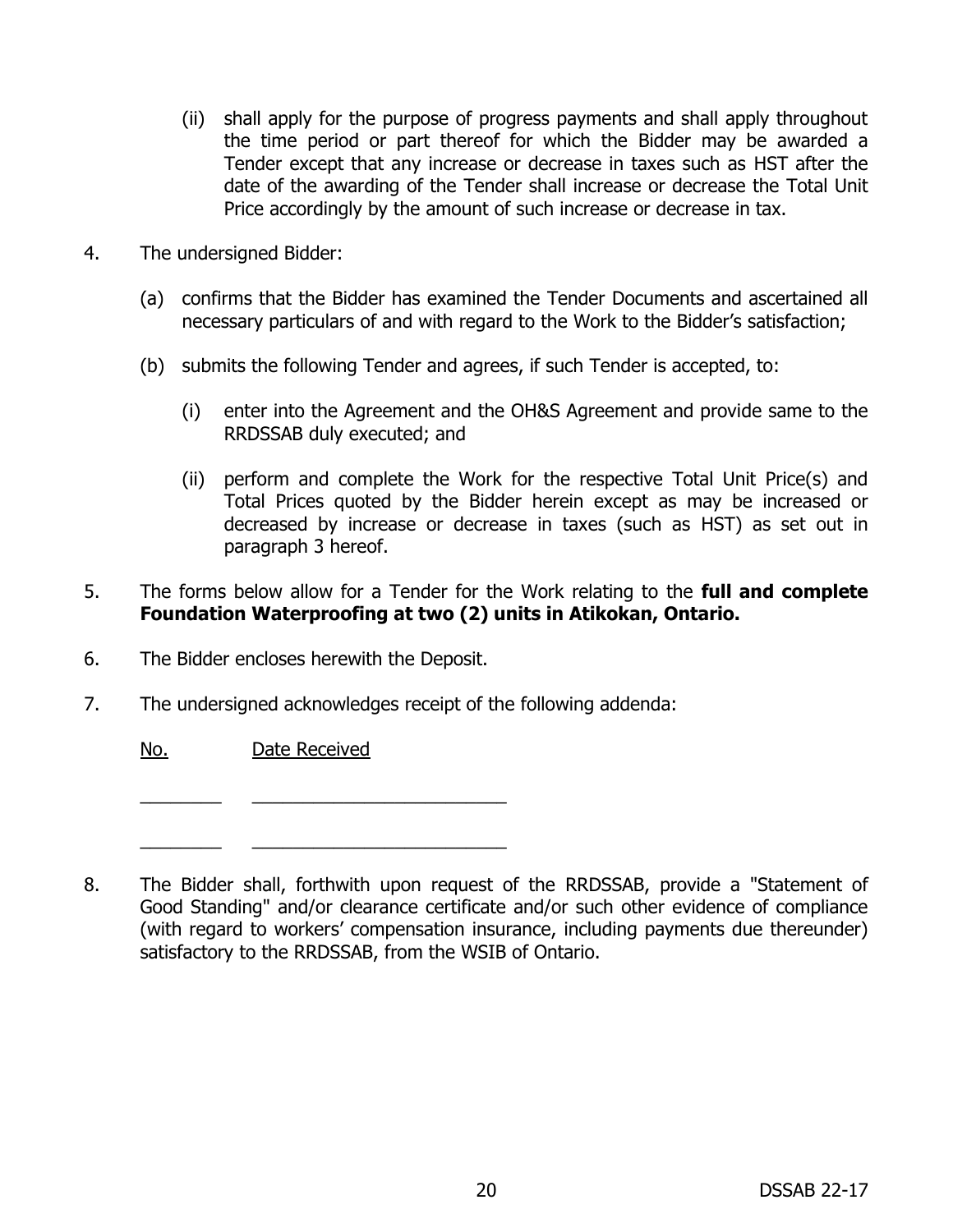|                                                                                                                                                    | this $\frac{1}{2}$ day of $\frac{1}{2}$ and $\frac{1}{2}$ and $\frac{1}{2}$ and $\frac{1}{2}$ and $\frac{1}{2}$ and $\frac{1}{2}$ and $\frac{1}{2}$ and $\frac{1}{2}$ and $\frac{1}{2}$ and $\frac{1}{2}$ and $\frac{1}{2}$ and $\frac{1}{2}$ and $\frac{1}{2}$ and $\frac{1}{2}$ and $\frac$ |               |
|----------------------------------------------------------------------------------------------------------------------------------------------------|-----------------------------------------------------------------------------------------------------------------------------------------------------------------------------------------------------------------------------------------------------------------------------------------------|---------------|
| <b>SIGNATURE OF BIDDER:</b>                                                                                                                        |                                                                                                                                                                                                                                                                                               |               |
| Witness to signature of Bidder                                                                                                                     | If a corporation, the person signing has<br>authority to bind such corporation                                                                                                                                                                                                                |               |
| Print name of Witness:<br><u> 1980 - Johann John Stone, markin film yn y brening yn y brening yn y brening yn y brening yn y brening y breni</u>   | PRINT NAME AND TITLE OF<br>SIGNING:<br><u> 1989 - Johann Barbara, martxa alemaniar arg</u>                                                                                                                                                                                                    | <b>PERSON</b> |
|                                                                                                                                                    | IF A CORPORATION, PRINT PROPER NAME OF<br><b>CORPORATION:</b>                                                                                                                                                                                                                                 |               |
| <b>Address of Witness:</b><br><u> 1989 - Johann John Stone, mars eta bat eta bat eta bat eta bat eta bat eta bat eta bat eta bat eta bat eta b</u> | <b>Address of Bidder:</b><br><u> 1989 - Johann John Stone, mars eta bat eta bat eta bat eta bat eta bat eta bat eta bat eta bat eta bat eta b</u>                                                                                                                                             |               |
| <u> 1989 - Johann Stoff, amerikansk politiker (* 1908)</u><br><b>Phone Number of Witness:</b>                                                      | <u> 1989 - Johann Barbara, marka a shekara tsa 1989 - An tsa 1989 - An tsa 1989 - An tsa 1989 - An tsa 1989 - An</u><br>Phone Number of Bidder:                                                                                                                                               |               |
|                                                                                                                                                    |                                                                                                                                                                                                                                                                                               |               |
|                                                                                                                                                    |                                                                                                                                                                                                                                                                                               |               |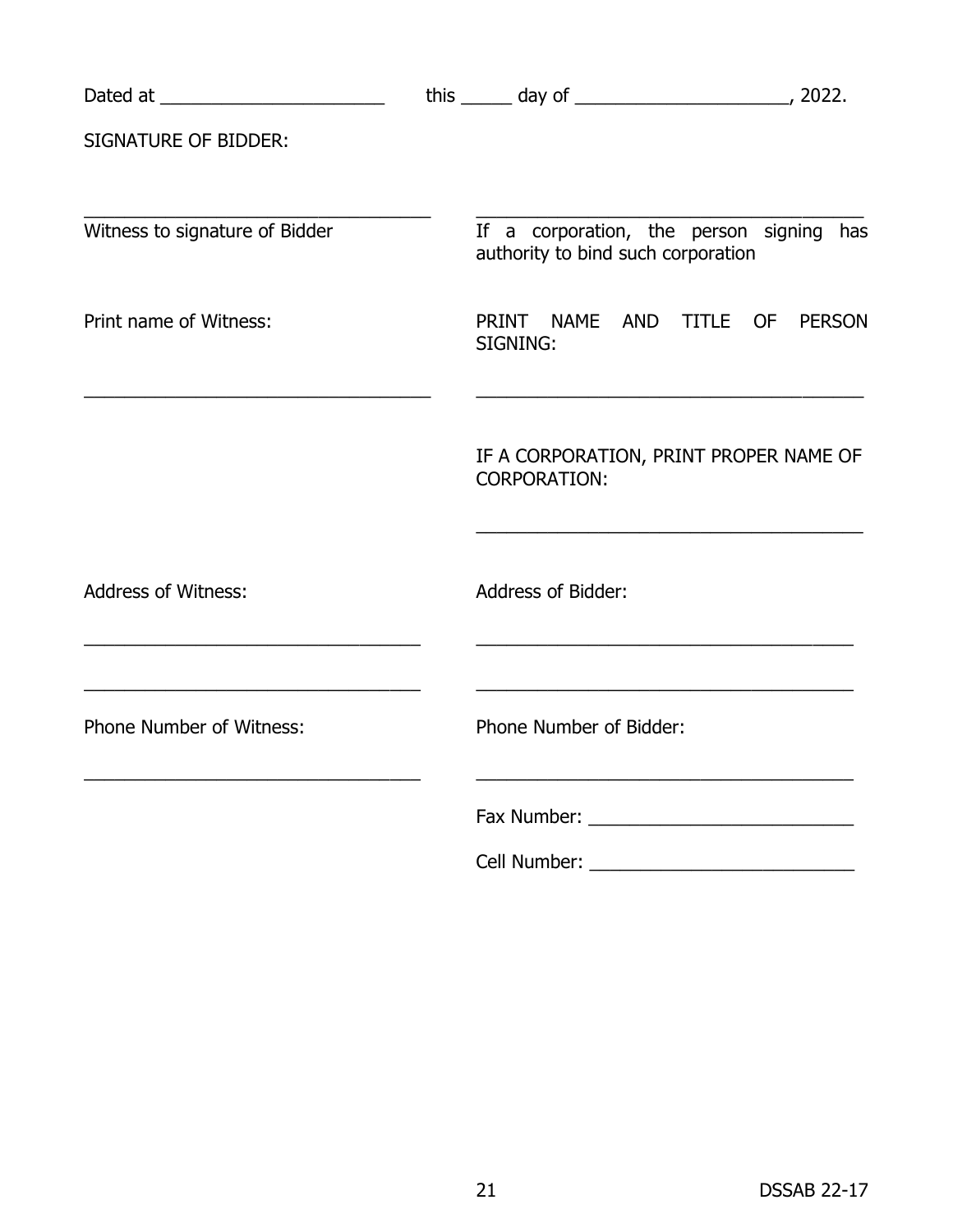# **BID FORM - Condensed**

| Tender:                                                   | <b>Project Name: Foundation</b>   | <b>Closing Date:</b>                               | Time: 1:30 pm Local |
|-----------------------------------------------------------|-----------------------------------|----------------------------------------------------|---------------------|
| <b>DSSAB 22-17</b>                                        | Waterproofing                     | Tuesday, July 5, 2022                              | Time                |
|                                                           | Address: Two (2) Units, Atikokan, |                                                    |                     |
|                                                           | <b>ON</b>                         |                                                    |                     |
| <b>Submitted to:</b>                                      |                                   | To supply all labour, materials and equipment      |                     |
| Rainy River District Social Services Administration Board |                                   | necessary for the description, per the Request for |                     |
| 450 Scott Street                                          |                                   | Tender, all Appendices, Drawings & Specifications. |                     |
| Fort Frances, ON P9A 1H2                                  |                                   |                                                    |                     |

| Address:<br><u> 1989 - Jan Barnett, mars ann an t-Amhain ann an t-Amhain an t-Amhain ann an t-Amhain an t-Amhain ann an t-Amh</u> |             |                                  |
|-----------------------------------------------------------------------------------------------------------------------------------|-------------|----------------------------------|
| City:<br>and the control of the control of the control of the control of the control of the control of                            | Province of | Postal Code <b>Contact State</b> |

#### **1. Tender Price**

Having examined the Request for Tender: Foundation Waterproofing at Two (2) Units in Atikokan, as issued by Rainy River District Social Services Administration Board; I hereby offer to enter into a Contract to perform the Work required by the Request for Tender and attached Specifications/Scope of Work for the stipulated price of:

 $\overline{\phantom{a}}$  , and the contribution of the contribution of the contribution of the contribution of the contribution of the contribution of the contribution of the contribution of the contribution of the contribution of the  $\overline{\phantom{a}}$  , and the contribution of the contribution of the contribution of the contribution of the contribution of the contribution of the contribution of the contribution of the contribution of the contribution of the

| <b>Materials</b>                       | $\frac{1}{2}$                                                                                                                                                                                                                                                                                                       |
|----------------------------------------|---------------------------------------------------------------------------------------------------------------------------------------------------------------------------------------------------------------------------------------------------------------------------------------------------------------------|
| Labour                                 | $$ \_$                                                                                                                                                                                                                                                                                                              |
| Other (Specify): __________________    | $\frac{1}{2}$ $\frac{1}{2}$ $\frac{1}{2}$ $\frac{1}{2}$ $\frac{1}{2}$ $\frac{1}{2}$ $\frac{1}{2}$ $\frac{1}{2}$ $\frac{1}{2}$ $\frac{1}{2}$ $\frac{1}{2}$ $\frac{1}{2}$ $\frac{1}{2}$ $\frac{1}{2}$ $\frac{1}{2}$ $\frac{1}{2}$ $\frac{1}{2}$ $\frac{1}{2}$ $\frac{1}{2}$ $\frac{1}{2}$ $\frac{1}{2}$ $\frac{1}{2}$ |
| <b>SUBTOTAL</b>                        | $\updownarrow$ $\downarrow$                                                                                                                                                                                                                                                                                         |
| HST - HST#___________________________  | $\frac{1}{2}$ $\frac{1}{2}$ $\frac{1}{2}$ $\frac{1}{2}$ $\frac{1}{2}$ $\frac{1}{2}$ $\frac{1}{2}$ $\frac{1}{2}$ $\frac{1}{2}$ $\frac{1}{2}$ $\frac{1}{2}$ $\frac{1}{2}$ $\frac{1}{2}$ $\frac{1}{2}$ $\frac{1}{2}$ $\frac{1}{2}$ $\frac{1}{2}$ $\frac{1}{2}$ $\frac{1}{2}$ $\frac{1}{2}$ $\frac{1}{2}$ $\frac{1}{2}$ |
| <b>TOTAL PRICE</b> (in Canadian Funds) |                                                                                                                                                                                                                                                                                                                     |

Additional Information:

Attachments Provided:  $\Box$  Yes  $\Box$  No

#### **2. Acknowledgement of Addenda**

I have received and included the following Addendum(s) in my quoted price as presented above:

Addendum # \_\_\_ Date Received:\_\_\_\_\_\_\_\_\_\_\_\_\_\_\_\_\_

| Addendum # | Date Received: |
|------------|----------------|
|------------|----------------|

| If not applicable, please state n/a. |  |  |
|--------------------------------------|--|--|
|--------------------------------------|--|--|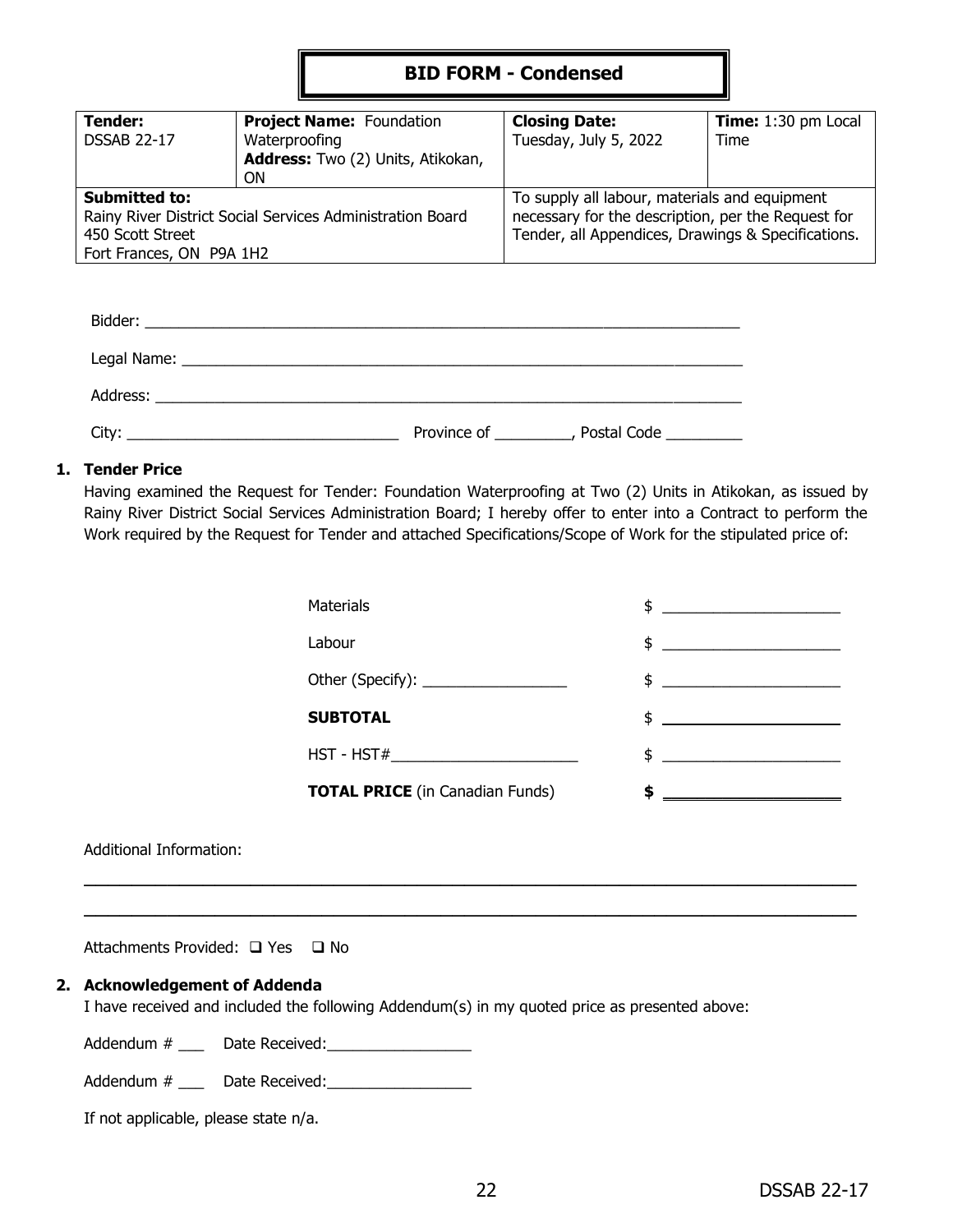#### **3. Timelines**

I agree to complete the Work by **6:00 pm CST** on **Friday, November 25, 2022.**

#### **4. Signatures**

SIGNED AND SUBMITTED:

| Signature                                                                                                                                                                                                                      |      |               |       |
|--------------------------------------------------------------------------------------------------------------------------------------------------------------------------------------------------------------------------------|------|---------------|-------|
|                                                                                                                                                                                                                                |      |               |       |
| Name and Title of Bidder                                                                                                                                                                                                       |      |               |       |
| Dated at the contract of the contract of the contract of the contract of the contract of the contract of the contract of the contract of the contract of the contract of the contract of the contract of the contract of the c | this | day of $\_\_$ | 2022. |
| Condensed Bid Form: Updated May 2011                                                                                                                                                                                           |      |               |       |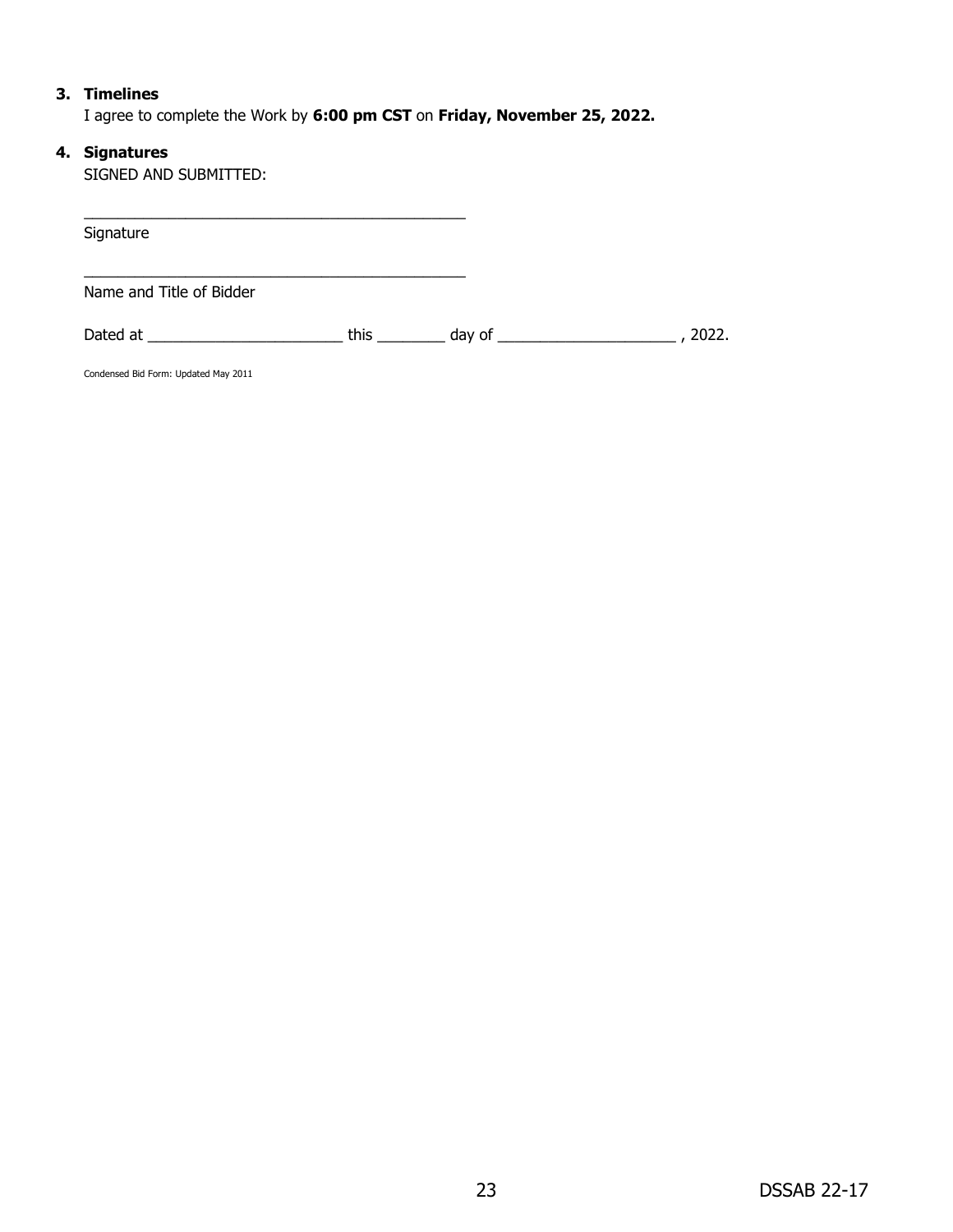# **TENDER LABEL**

AFFIX LABEL TO THE OUTSIDE OF TENDER ENVELOPE OR SUBMIT AS COVER PAGE FOR ELECTRONIC SUBMISSIONS

| From: |                                                                                                                                                                                                  |
|-------|--------------------------------------------------------------------------------------------------------------------------------------------------------------------------------------------------|
|       | Attn: Michelle Shute, Supervisor of Infrastructure & Asset Management<br><b>Rainy River District Social Services Administration Board</b><br><b>450 Scott Street</b><br>Fort Frances, ON P9A 1H2 |
|       | DSSAB 22-17: FOUNDATION WATERPROOFING,<br>TWO (2) UNITS IN ATIKOKAN, ONTARIO                                                                                                                     |
|       | <b>RECEIVED BY RRDSSAB</b><br>(DATE & TIME)                                                                                                                                                      |
|       |                                                                                                                                                                                                  |
|       |                                                                                                                                                                                                  |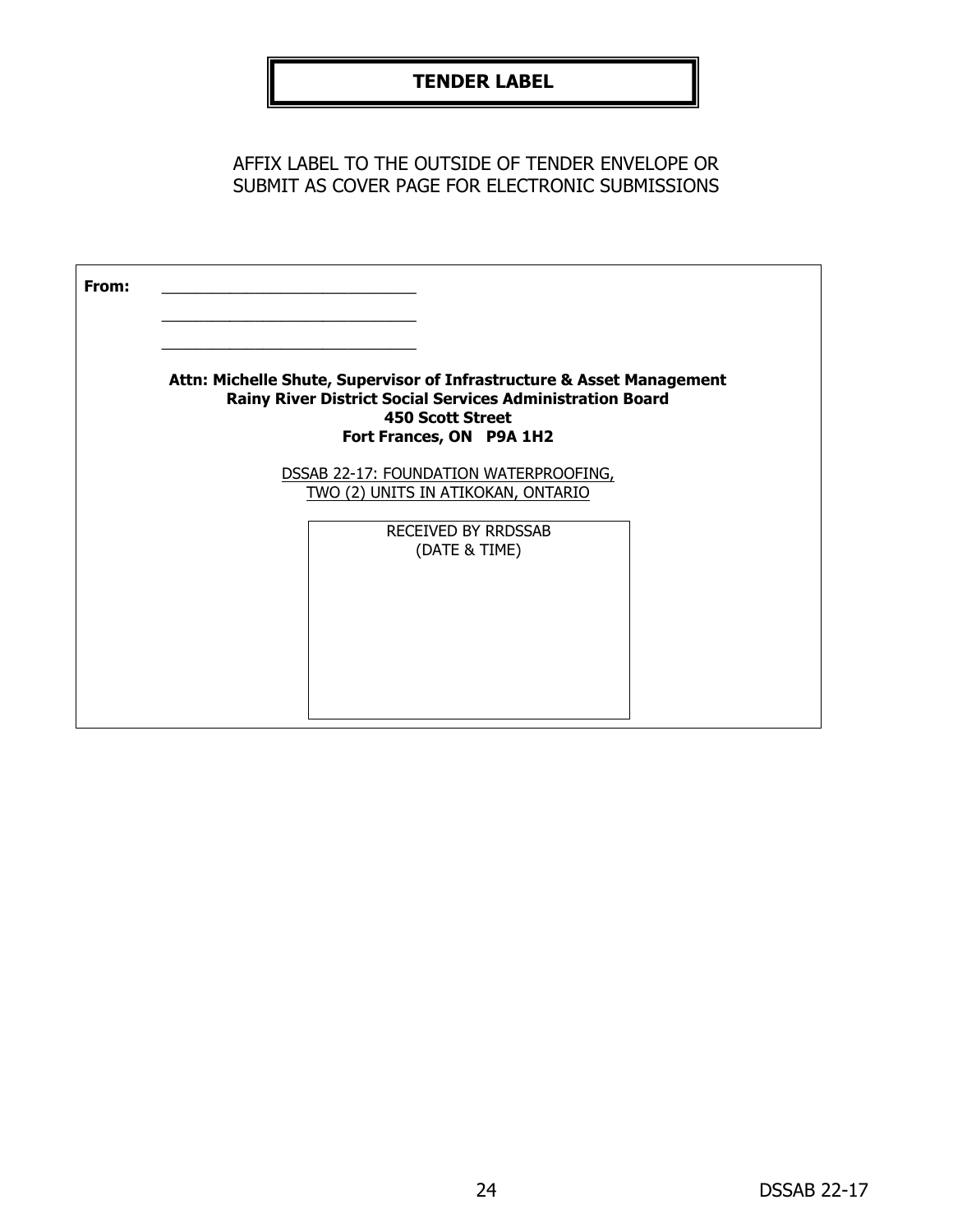# **TENDER CHECKLIST**

# **DID YOU INCLUDE:**

| Yes<br>❏ | No<br>❏ | N/A<br>❏ | Two copies of tender documents submitted (Tender Forms & Bid Form)   |
|----------|---------|----------|----------------------------------------------------------------------|
| $\Box$   | ◻       | $\Box$   | Bid deposit submitted (where required)                               |
| □        | ◻       | $\Box$   | Bid bond/agreement to bond submitted (where required)                |
| $\Box$   | ❏       | $\Box$   | Original tender documents submitted (where submitted electronically) |
| $\Box$   | $\Box$  | $\Box$   | Addenda acknowledged (if applicable)                                 |
| □        | $\Box$  | ❏        | Tender Forms & Bid Form completed in full and signed                 |
| □        | ❏       | ❏        | Mathematical calculations are correct                                |
| ◻        | ❏       | $\Box$   | Bidder attended mandatory site visit (where required)                |
| ❏        | ❏       | $\Box$   | Erasures, overwriting or strikeouts are initialed                    |
| □        | ❏       | $\Box$   | References provided (where required)                                 |
| □        | ❏       | $\Box$   | Product data/samples submitted (where required)                      |
|          |         | ❏        | Work schedule provided (where required)                              |

# **NOTE: TENDER SUBMISSIONS MAY BE REJECTED IF YOU ANSWER "NO" TO ANY OF THE ABOVE QUESTIONS**.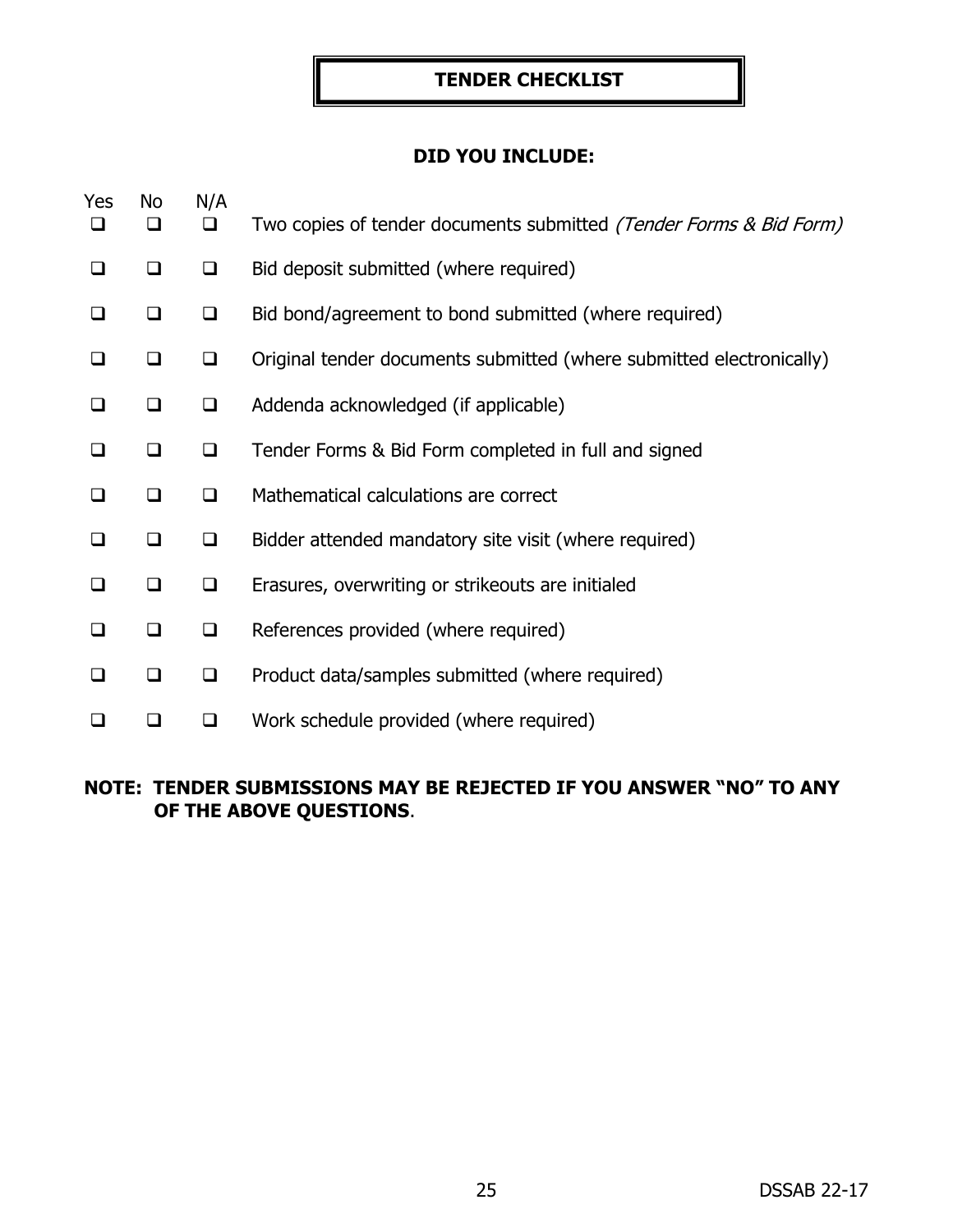# **SCHEDULE 2 - AGREEMENT**

THIS AGREEMENT made this \_\_\_\_\_\_\_ day of \_\_\_\_\_\_\_\_\_\_\_\_\_\_\_\_\_\_\_\_\_, 2022.

BETWEEN:

\_\_\_\_\_\_\_\_\_\_\_\_\_\_\_\_\_\_\_\_\_\_\_\_\_\_\_\_\_\_\_\_\_\_ (Herein sometimes referred to as the "Contractor")

- and -

The Rainy River District Social Services Administration Board ("RRDSSAB")

Whereas the Contractor has represented to the RRDSSAB that the Contractor is well able to perform the Work described in the Tender Documents for the respective Total Unit Price(s) and Total Prices quoted by the Bidder in the Proposal.

Now therefore the Contractor and the RRDSSAB (herein sometimes referred to as the "Parties") undertake and agree as follows:

- 1. The Bidder shall perform and complete the Work:
	- (a) to, and for, the benefit and satisfaction of the RRDSSAB, in accordance with the Tender Documents;
	- (b) for the respective Total Unit Price(s) and Total Prices quoted by the Contractor in the Tender Forms except as may be increased or decreased by increase or decrease in taxes (such as HST) as set out in paragraphs 3 and 4 of the Tender Forms; and
	- (c) with the project being completed by **6:00 pm CST** on the **25th day of November of 2022** unless otherwise agreed to in writing by the parties.
- 2. The Tender Documents shall collectively be and the whole shall constitute the Contract between the Parties.
- 3. The RRDSSSAB agrees to pay the Contractor in lawful money of Canada for the performance of the Work upon substantial completion of the work, upon receipt of invoice from the Contractor, with the amounts to be paid subject to adjustments, additions, deductions and deletions as provided in and by the Tender Documents. The RRDSSAB shall pay on account thereof upon the approval of the Supervisor of Infrastructure & Asset Management or designate.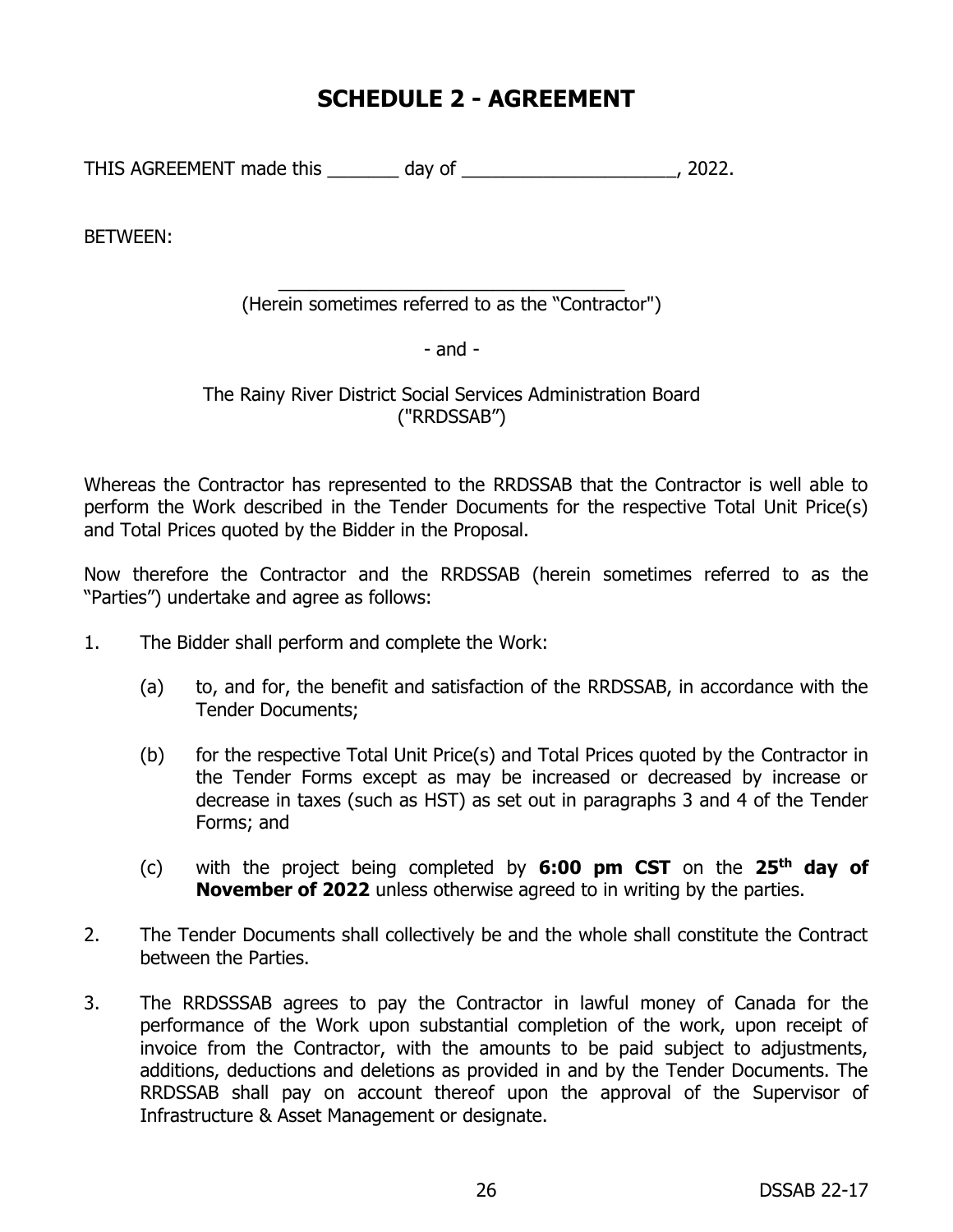Ten percent (10%) of each payment will be withheld to a total of ten percent (10%) of the total project. This holdback will be retained for forty-five (45) days following completion of the project. Upon receipt of invoices, any adjustments to monies owing will be made with notification to the Contractor.

- 4. If the RRDSSAB fails to make payments to the Contractor as they become due under the terms of the Tender Documents, interest equal to the current bank prime rate + 2% per annum on such unpaid amounts shall become due and payable until payment.
- 5. If:
	- (a) the Contractor should be adjudged bankrupt, or becomes insolvent, or makes a general assignment for the benefit of creditors, or if a receiver is appointed of the Bidder or the Bidder's business or any part thereof;
	- (b) a petition in bankruptcy for liquidation, reorganization, or other proceeding, is filed by or against the Bidder; or
	- (c) the Contractor fails or neglects to properly perform or complete the Work or otherwise fails to comply with the requirements of the Tender Documents (including, without limitation, failure to meet specifications, or to meet delivery dates, or otherwise)

The RRDSSAB may without prejudice to any other right or remedy it may have, terminate this Agreement by giving the Contractor written notice.

The Contractor's obligation under the Tender Documents as to quality, correction and warranty of the work performed by him up to the time of termination shall continue in force after such termination.

- 6. The Contractor will comply with all aspects of the Occupational Health and Safety Act and regulations thereunder.
- 7. The Contractor will assume responsibility for any and all breaches of health and safety requirements including the cost of legal defense on a solicitor and own client basis should the RRDSSAB or any of its employees be charged with violating said Act or Regulations. In the event that the RRDSSAB and/or any employee thereof are convicted and fined for any such offence as having been a deemed employer or otherwise vicariously or definitively liable, the contractor will forthwith pay any such fine on behalf of such defendant.
- 8. Time shall in all respects be of the essence.
- 9. All delays encountered by the Contractor that are not a direct result of changes by the Owner shall be reported in writing to the Owner within five (5) days of discovery of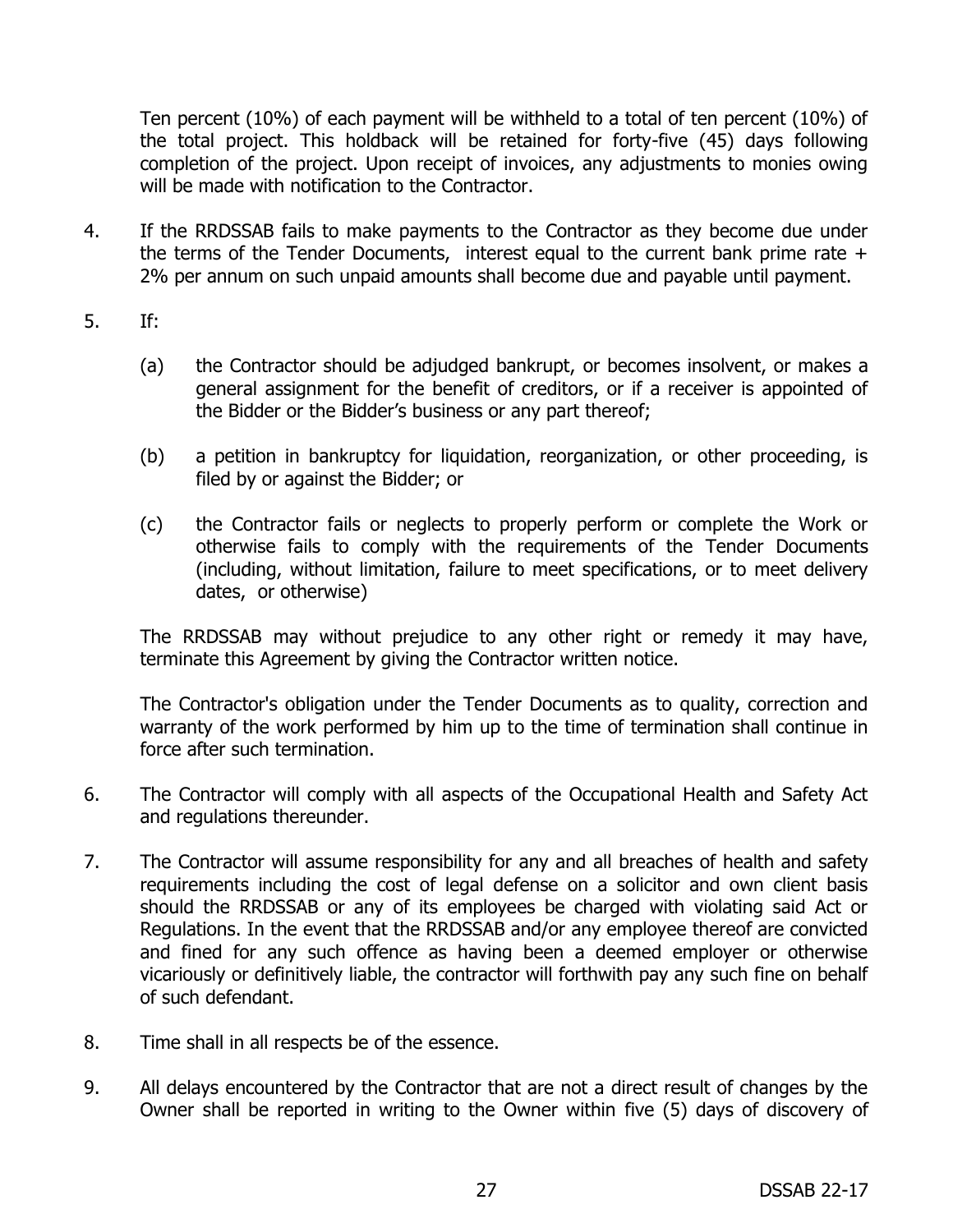delay. The Contractor shall not be entitled to any extension of the completion date or any additional incurred costs should such delay not be reported to the RRDSSAB.

- 10. Neither this Agreement nor any rights or entitlements under it shall be assignable or transferable by the Contractor without the prior written consent of the RRDSSAB.
- 11. Any notice required or permitted to be given hereunder shall be in writing and shall be effectively given if:
	- (a) delivered personally;
	- (b) sent by prepaid courier service or mail; or
	- (c) sent means of electronic communication (confirmed on the same or following day by prepaid mail) addressed,
		- (i) in case of notice to the RRDSSAB, as follows:

450 Scott Street FORT FRANCES, Ontario P9A 1H2 Attention: Michelle Shute, Supervisor of Infrastructure & Asset Management

\_\_\_\_\_\_\_\_\_\_\_\_\_\_\_\_\_\_\_\_\_\_\_\_\_\_\_\_\_\_\_\_\_\_\_\_\_\_\_\_\_\_\_\_\_\_\_\_\_\_\_\_\_\_

\_\_\_\_\_\_\_\_\_\_\_\_\_\_\_\_\_\_\_\_\_\_\_\_\_\_\_\_\_\_\_\_\_\_\_\_\_\_\_\_\_\_\_\_\_\_\_\_\_\_\_\_\_\_

\_\_\_\_\_\_\_\_\_\_\_\_\_\_\_\_\_\_\_\_\_\_\_\_\_\_\_\_\_\_\_\_\_\_\_\_\_\_\_\_\_\_\_\_\_\_\_\_\_\_\_\_\_\_

\_\_\_\_\_\_\_\_\_\_\_\_\_\_\_\_\_\_\_\_\_\_\_\_\_\_\_\_\_\_\_\_\_\_\_\_\_\_\_\_\_\_\_\_\_\_\_\_\_\_\_\_\_\_

\_\_\_\_\_\_\_\_\_\_\_\_\_\_\_\_\_\_\_\_\_\_\_\_\_\_\_\_\_\_\_\_\_\_\_\_\_\_\_\_\_\_\_\_\_\_\_\_\_\_\_\_\_\_

(ii) in case of the Contractor, as follows:

Any notice so given shall be deemed conclusively to have been given and received when so personally delivered or sent by electronic communication or on the second day following the sending thereof by private courier or mail. Any Party hereto or others mentioned above may change any particulars of its address for notice by notice to the others in the manner aforesaid.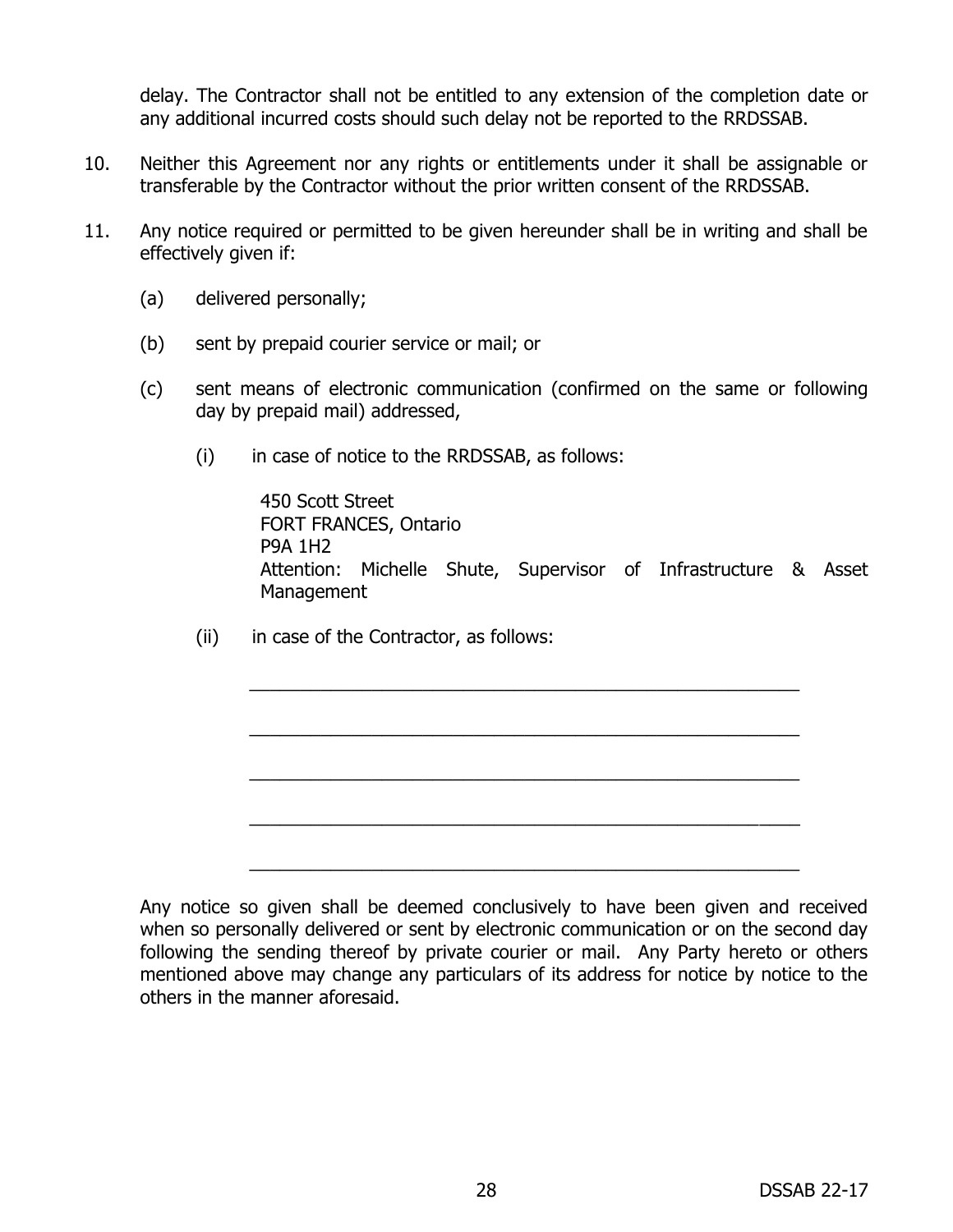IN WITNESS WHEREOF, the Parties hereto have executed this Agreement.

SIGNATURE OF CONTRACTOR:

| Witness to signature of Contractor | If a corporation, the person signing has the<br>authority to bind such corporation                                                                                                                                             |
|------------------------------------|--------------------------------------------------------------------------------------------------------------------------------------------------------------------------------------------------------------------------------|
| Print name of Witness:             | PRINT NAME<br>AND TITLE OF<br><b>PERSON</b><br>SIGNING:                                                                                                                                                                        |
|                                    | IF A CORPORATION, PRINT PROPER NAME OF<br><b>CORPORATION:</b>                                                                                                                                                                  |
| <b>Address of Witness:</b>         | <b>Address of Contractor:</b>                                                                                                                                                                                                  |
| <b>Phone Number of Witness:</b>    | Phone Number of Contractor:                                                                                                                                                                                                    |
|                                    | Fax Number: The Contract of the Contract of the Contract of the Contract of the Contract of the Contract of the Contract of the Contract of the Contract of the Contract of the Contract of the Contract of the Contract of th |
|                                    | Cell Number: __________                                                                                                                                                                                                        |
|                                    | The Rainy River District Social Services<br><b>Administration Board</b>                                                                                                                                                        |
|                                    |                                                                                                                                                                                                                                |
|                                    |                                                                                                                                                                                                                                |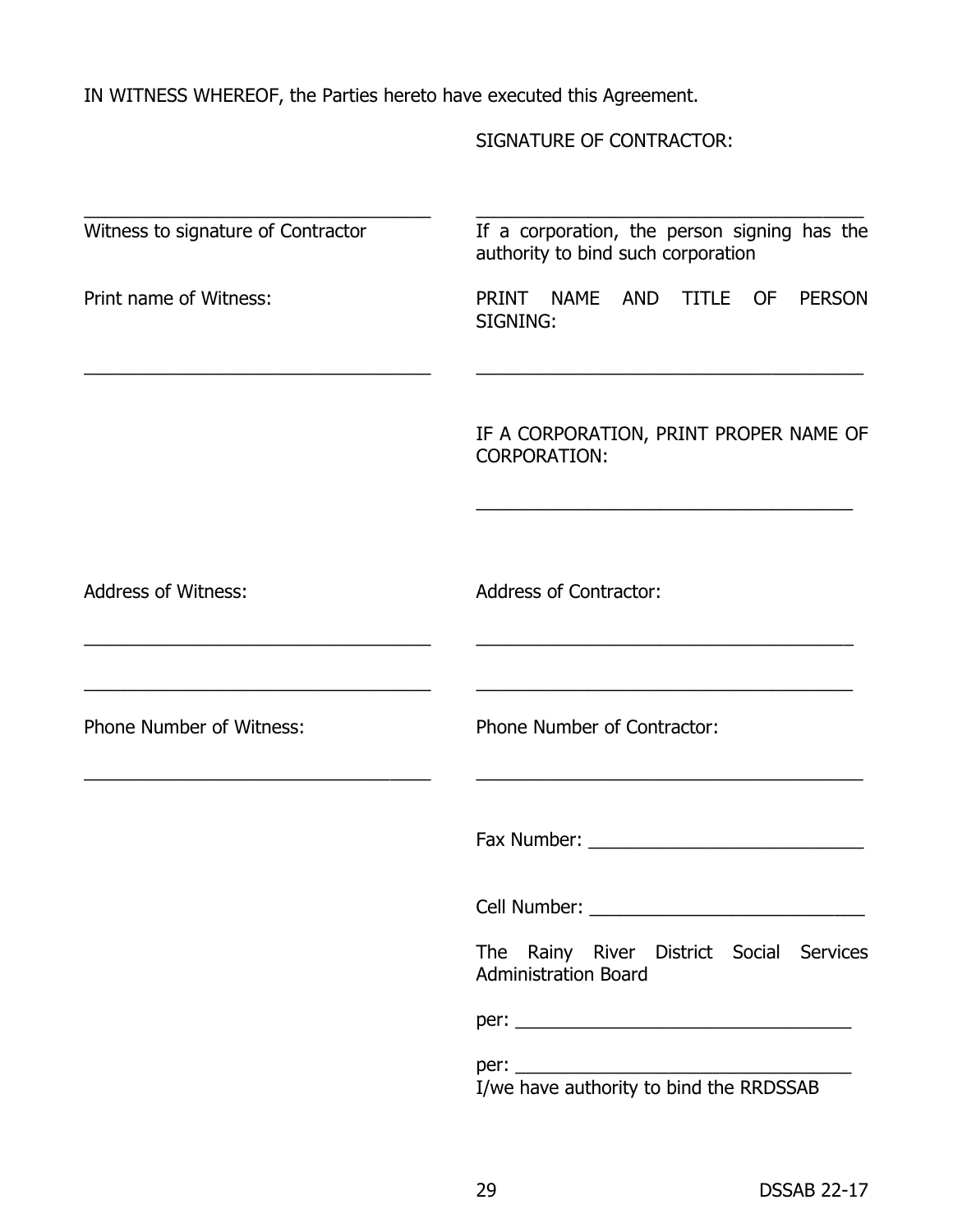# **SCHEDULE 3 – OCCUPATIONAL HEALTH & SAFETY AGREEMENT**



Rainy River District Social Services<br>Administration Board

# **Contractor's Undertaking to Comply**

Name of Contractor:  $\Box$ 

Tender: \_\_\_\_\_\_\_\_\_\_\_\_\_\_\_\_\_\_\_\_\_\_\_\_\_\_\_\_\_\_\_\_\_\_\_\_\_\_\_\_\_\_\_\_\_\_\_\_\_\_\_\_\_\_\_\_\_\_\_\_\_\_\_\_\_\_\_\_\_\_\_\_\_\_\_

Name of Authorized Representative of the Contractor: \_\_\_\_\_\_\_\_\_\_\_\_\_\_\_\_\_\_\_\_\_\_\_\_\_\_\_

- 1. I/We hereby undertake:
	- a) To comply with all health and safety and environment legislation in the performance of this *Agreement*;
	- b) To maintain a safe and healthy work environment during the performance of this *Agreement*; and
	- c) To adhere to the specifications identified in the respective Request form(s).
- 2. I/We hereby agree:
	- a) That compliance with all health and safety and environment legislation is a condition of the *Agreement* and that non-compliance with same may, in the discretion of Rainy River District Social Services Administration Board (hereinafter referred to as the RRDSSAB), lead to the termination of this *Agreement*; and
	- b) That compliance with WSIB legislation is followed and acknowledges that I cannot bring in other staff or individuals to complete work who are not covered by my *WSIB Certificate of Clearance* and my *Liability Insurance Policy*. I understand that non-compliance will result in the following:
		- i) Immediate termination of the Contract;
		- ii) The Contractor will be eliminated from the RRDSSAB Vendor of Record, if appropriate; and
		- iii) The Contractor may not be considered for future employment opportunities, at the discretion of the Chief Administrative Officer of the RRDSSAB.
	- c) To permit RRDSSAB or its designate to audit my/our health and safety and environmental records during the term of the *Agreement* and upon its conclusion and to cooperate fully with such audit(s).
- 3. a) I/We understand that Contractor safety deficiencies will be addressed by RRDSSAB in the following progressive steps:
	- i) The problem will be identified to the Contractor (site supervisor);
	- ii) The Contractor's head office will be contacted about the problem, orally and in writing;
	- iii) If required by law to immediately report the problem to a provincial and/or federal Ministry, the RRDSSAB may report the problem to the appropriate Ministry (ies);
	- iv) If not required by law to immediately report the problem, and the problem remains unresolved, the RRDSSAB may report the problem to the appropriate Ministry(ies); and
	- v) The Agreement may, in the RRDSSABs discretion, be suspended or terminated and/or payment withheld by the RRDSSAB.